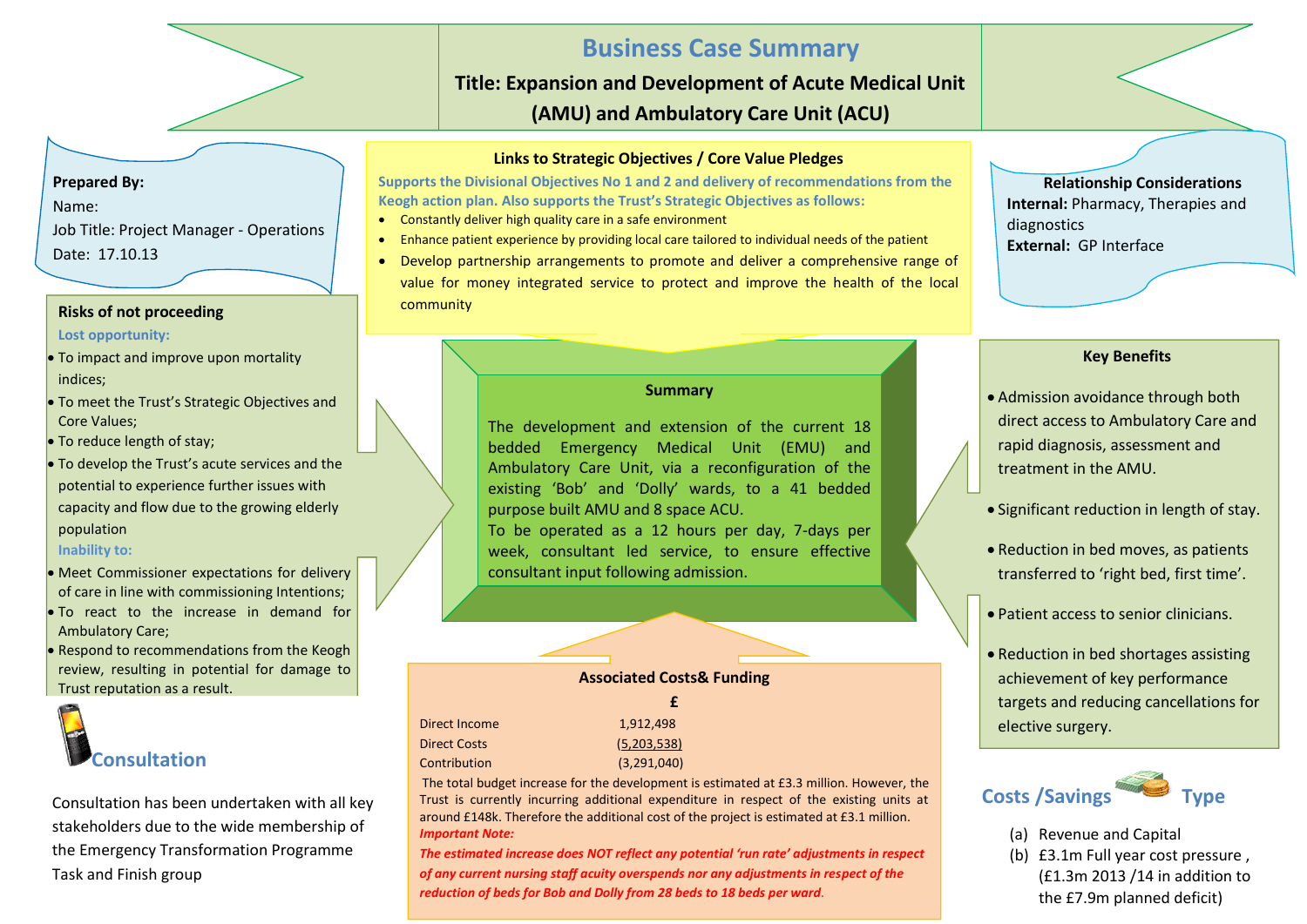George Eliot Hospital NHS **NHS Trust** 

#### **Business Case: Part A**

| <b>Business Case Title:</b> | <b>Expansion and Development of</b> |
|-----------------------------|-------------------------------------|
|                             | Acute Medical Unit (AMU) and        |
|                             | Ambulatory Care Unit (ACU).         |

## *Background*

### **1. Introduction and Background**

#### **1.1 The Professor Sir Bruce Keogh Review**

A review of the Trust was recently undertaken by Professor Sir Bruce Keogh to examine the quality of care and treatment provided by the Trust as an outlier on mortality indices. The report, published in July 2013, highlighted several areas of concern around clinical and operational effectiveness, including:

- Wards appeared to contain patients with a wide range of illnesses whilst consultants were ward based and patient moves were not uncommon;
- Patient admissions:
- Discharges did not appear to be working effectively;
- Low Level of medical cover particularly out of hours; and
- Lack of evidence of effective multidisciplinary working.

Following the review it was agreed that the immediate focus for the Trust should be to achieve continuity of safe sustainable patient care 7 days per week. Therefore the development of services, which reduce patient moves and improve patient experience across the whole care pathway, is a key priority.

### **1.2 Emergency Care Transformational Programme Board**

An Emergency Care Transformational Programme Board has been established to oversee the delivery of improvement, expansion and culture change in the areas highlighted in the Keogh report and three task and finish groups have subsequently been formed to focus on those areas that were deemed as requiring immediate and urgent attention, namely:

- Acute Medical Unit & Ambulatory Care
- Efficient Standardised Discharge Process
- Consultant Present Service Across 7 Days

The purpose of this business case is to set out the requirements highlighted by the work undertaken by the task and finish group in relation to the expansion of the Acute Medical Unit and Ambulatory Care Unit.

### **1.3 Review of Winter Plan and Resilience 2012 / 13**

It should be noted that this work also links to the Board paper '*Review of Winter Plan and Resilience 2012 /13'*, which was presented to the Board on 26<sup>th</sup> June 2013 and subsequently approved.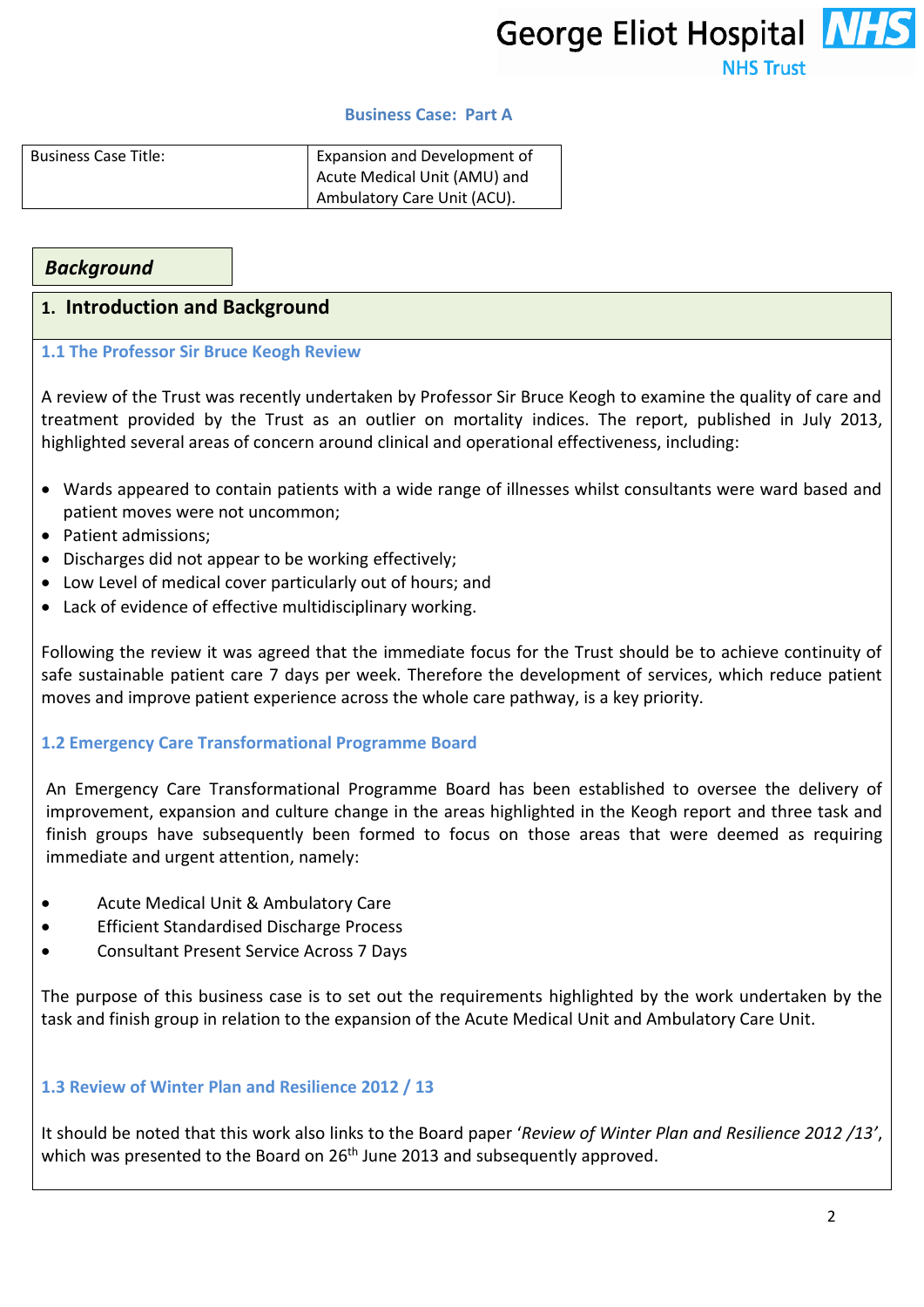The management of beds and in particular the patient pathway from admission through to discharge is a critical area for focus and whilst the winter review focussed on the Trust's internal systems, it also emphasised the need for a whole system approach to resolve the current issues both in the short and longer term to provide a fundamental re-design and review of all pathways including access in primary care, out of hours, community and social care services.

The paper included a review of acute beds and proposed a bed re-configuration to provide an active 'pull through' model from an extended Acute Medical Unit (AMU) to the appropriate specialty wards.

## **1.4 Acute Medical Unit (AMU) - What is an AMU?**

Acute Medical Units provide assessment, care and treatment for designated period (usually 48 hours, with a maximum of 72 hours), prior to transfer to a medical ward or discharge home, as appropriate.

Following unplanned hospital admission there is often an initial period of uncertainty while a diagnosis is being made. During this period the patient may be physiologically unstable, requiring close monitoring, repeated assessment and appropriate intervention. The importance of consultant involvement during this period has been highlighted in a number of reports, and guidelines have been produced recommending early consultant review for all patients in this setting, seven days a week.

The AMU provides a focal point of delivery where unplanned medical patients can be seen without delay by a senior medical doctor who determines the clinical investigations and management they require and the most appropriate setting for their ongoing care.

The Royal College of Physicians (RCP) and Society for Acute Medicine (SAM) recommend that a consultant presence should be maintained on the AMU for a minimum of 12 hours per day, seven days per week.

Professor Shane O'Neill**(1)**, Clinical Director, Beaumont Hospital, Dublin, reported that internationally Acute Medical Units have been shown to improve the efficiency of acute medical care, by increasing the proportion of patients discharged within 24 hours and by decreasing length of stay and overall medical bed day usage. He advised that a number of studies have demonstrated that the introduction of an Acute Medical Unit (AMU), combining assessment and short-stay function, is associated with a decrease in hospital mortality for medical patients and no increase in re-admission rates.

Whilst the role of specialist physicians within the AMU is vital, co management by the whole multidisciplinary team is essential for the unit to function successfully. This includes active contribution by senior nursing staff such as the Nurse Practitioner and Clinical Nurse Consultant as well as increased input from other key team members.

In addition, the acute care toolkit published by the Royal College of Physicians advises that the quality of care provided in the first 48-72 hours is a critical determinant of clinical outcomes. The AMU is the focal point of delivery of this care although urgent care is delivered in a wide variety of settings and that the staffing resources and specialist support services involved in the provision of care to medical and surgical emergencies

should be organised on the basis of 7 day working.The role of the AMU in the patient pathway can be demonstrated by figure 1 below **(2):**

*<sup>-------------------------------------------------------------------------------------------------------------------------------</sup>*

**<sup>(1)</sup> Extract from Professor Shane O'Neill's speech at the Health Management Institute of Ireland forum on "Leadership Challenges in a changing environment", Ardee, Co Louth.**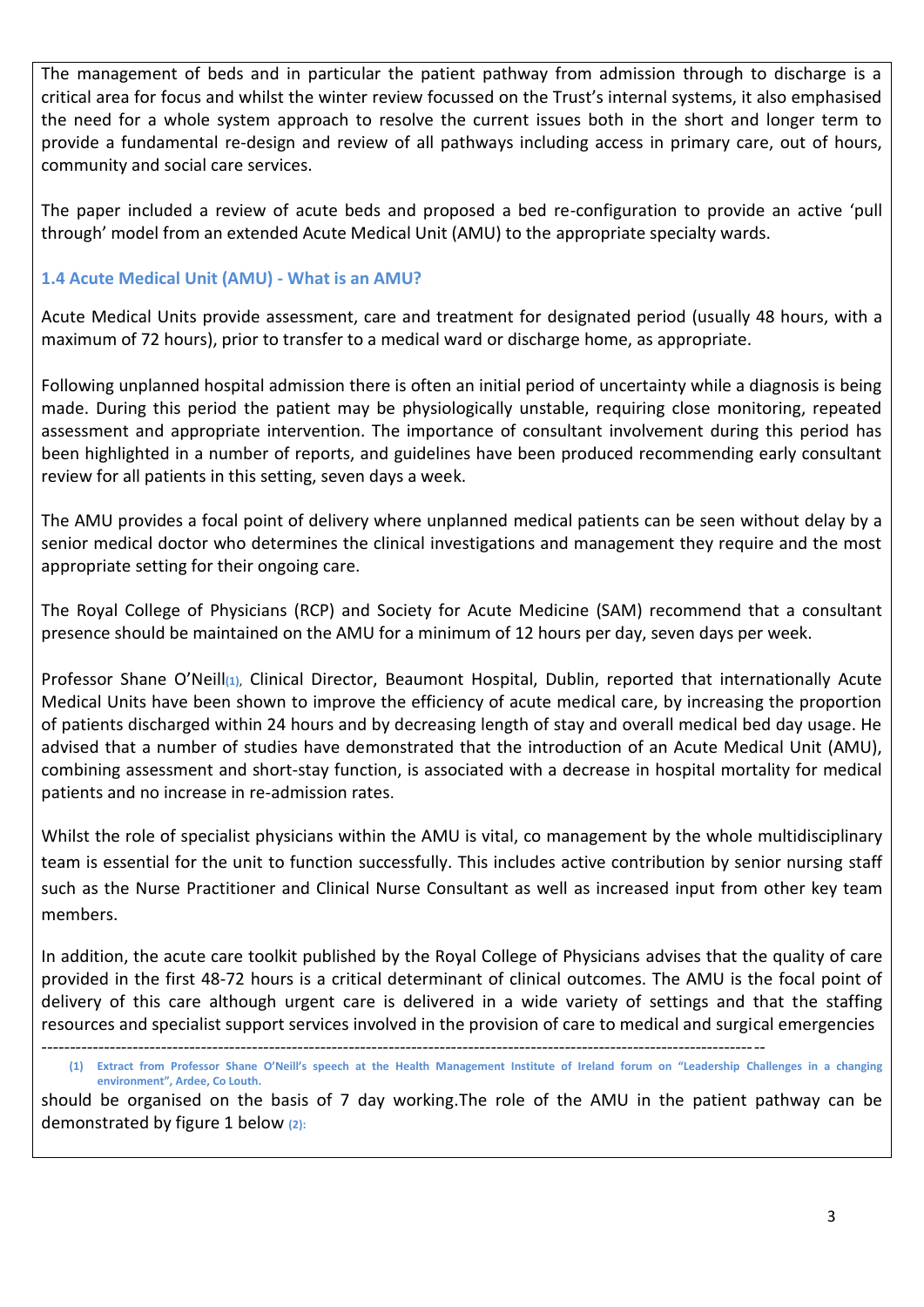

## **1.5 Ambulatory Care**

Many conditions can be effectively managed out of hospital, with greater patient satisfaction and fewer hospital admissions.

The NHS Institute for Innovation and Improvement (2007)**(3)**defines Ambulatory Emergency Care (AEC) as follows:

*"The treatment of a condition that the patient or referrer deems urgent, which is not provided within the traditional bed base or outpatient services. It requires prompt clinical assessment, undertaken by a competent decision-maker and will very often require prompt access to diagnostic support."*

Therefore, effective Ambulatory Care provision is about providing same day emergency care and avoiding admitting patients to hospital, which requires a streamlined service to provide rapid assessment, diagnosis and treatment for sick patients on the same day.

There are four main groups of patients for whom Ambulatory Care can be developed:

- **Diagnostic exclusion**: Patients who need a specific diagnosis to be excluded (for example, a patient with chest pain needs a possible myocardial infarction to be ruled out);
- **Low-risk stratification:** Patients for whom an early senior review with risk stratification will promote early discharge;
- **Specific procedure:** Patients who need a specific procedure or treatment, such as a blood transfusion; and
- **Infrastructure required:** Patients who have historically been admitted but can be managed safely as outpatients (for example, a patient with a DVT).

**(2) The role of the Medical Assessment Unit (MAU) from the MAU, New South Wales Health Redesign operations guide, 2008. (3)NHS Institute for Innovation and Improvement (2007) Directory of Ambulatory Emergency care for Adults**

## **2. What resources are currently in place?**

**2.1 Emergency Medical Unit (EMU)**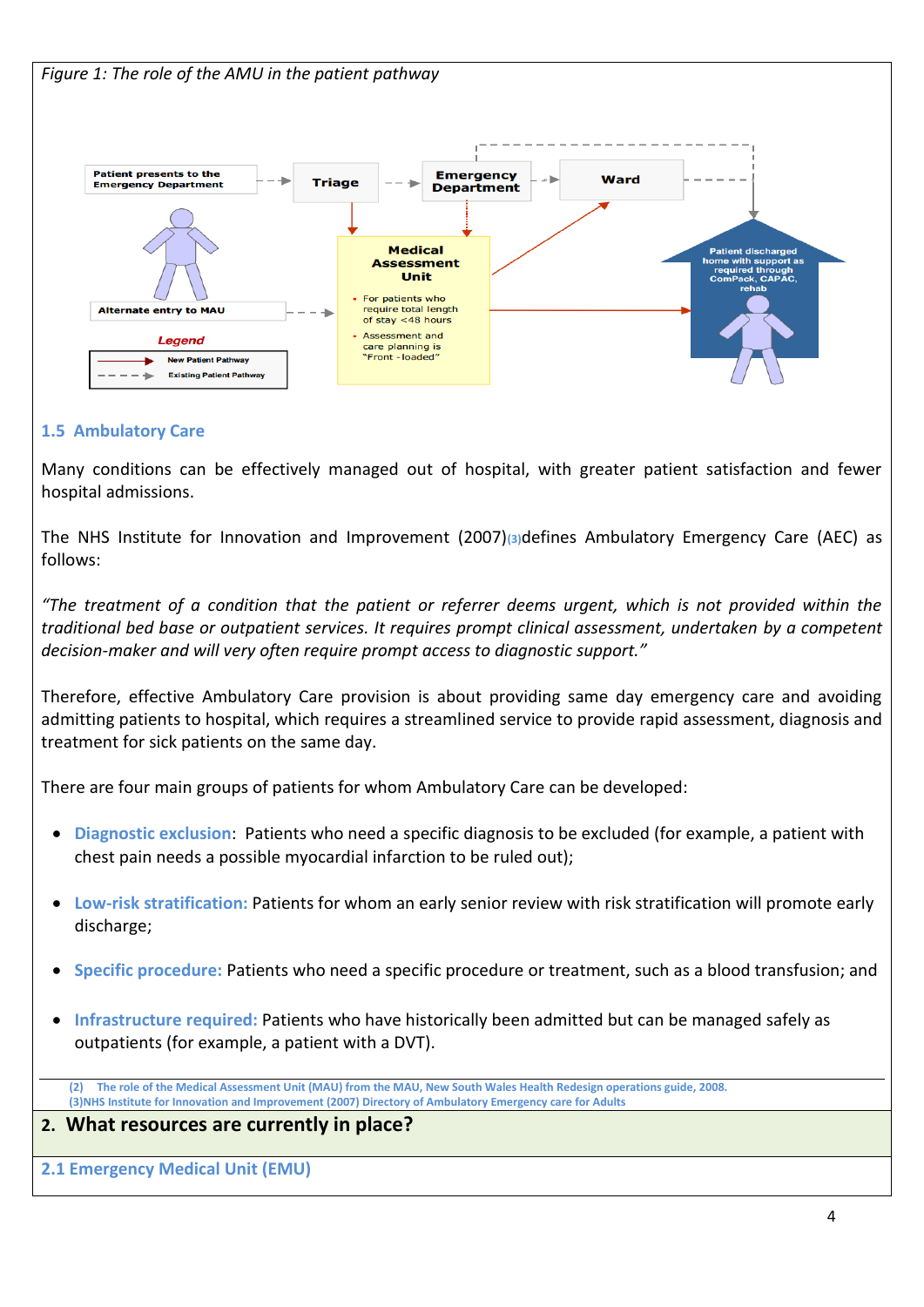The Trust's current EMU ward, which consists of 18 beds, is managed by an acute physician. However, without the availability of the appropriate numbers of acute consultants the ward tends to be used as an extension to the medical bed base, rather than an effective Acute Medical Unit (AMU).

The Trust currently operates within a 'push' model of care, whereby patients who need to be admitted are transferred from the Emergency Department directly to the wards as beds become available. Management of this model of care places reliance on the 'Capacity Team' to source beds within the Trust, rather than being a ward management system. It is believed that this has contributed significantly to the failings highlighted in the review undertaken by Professor Sir Bruce Keogh, namely: "….. *Wards appeared to contain patients with a wide range of illnesses whilst consultants were ward based and patient moves were not uncommon……."*

# **2.2 Current Ambulatory Care pathways in place at GEH**

The Trust established a dedicated Ambulatory Care Unit (ACU) in 2012 based in a small area within the Emergency Medical Assessment Unit (EMU) operating 5 days per week, 8am – 6pm and ambulatory care pathways are now in place for:

- DVT:
- Pleural effusions;
- Cellulitis;
- Abdominal Pain;
- Community acquired pneumonia;
- Bronchiectasis:
- COPD;
- LRTI; IV Therapy (Ecoli); and
- UTI.

Clinic staff are also currently providing weekend cover via a 'zero hours' contract base, on a Saturday and Sunday, for 2 hours from 11am to 1pm to maintain service provision for clients in respect of IV antibiotics and DVT Claxane.

In addition, a timetable of 'hot clinics' has also been produced with clinics operating on a Monday and Tuesday since April 2013, providing 5 slots per clinic.

## **2.3 Support Services : Therapies**

The Physio Therapists and Occupational Therapists who support stroke services also currently provide a limited adhoc service for patients in EMU. However, the stroke service therapy provision is currently under review to increase the current stroke resource in line with the NHS Midlands and East stroke specification. Therefore, a dedicated proactive separate therapy support is required for the new AMU.

## **2.4 Support Services : Pharmacy**

The Trust pharmacists currently provide the following services for the 18 patients in EMU:

- **Medicines Reconciliation:** Each patient is seen on admission to review any current medicines and ensure continuing medication where appropriate;
- **New Treatment Review:** A review of all new treatments prescribed to ensure no prescribing errors or contraindications with existing medications;
- **Discharge Support:** Checking and preparing TTO's for patients prior to discharge.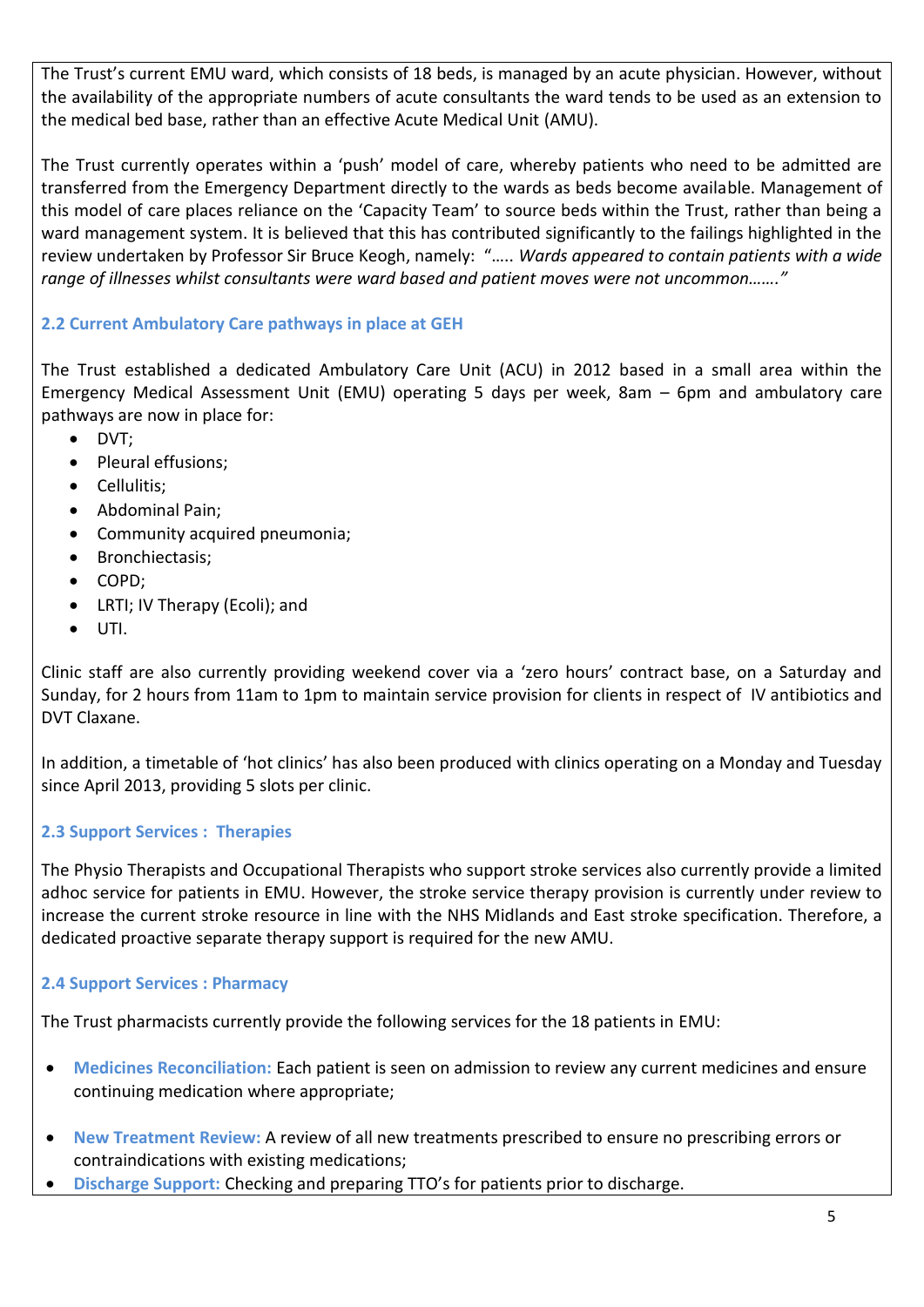|                                     | <b>Current Establishment for EMU and Ambulatory Care</b> |                        |
|-------------------------------------|----------------------------------------------------------|------------------------|
| <b>EMERGENCY MEDICAL UNIT (EMU)</b> |                                                          |                        |
|                                     |                                                          |                        |
|                                     | <b>Current FY</b>                                        |                        |
| Acc Code Name                       | <b>Budget</b>                                            | <b>WTE Bud</b>         |
|                                     |                                                          |                        |
| <b>MEDICAL STAFF</b>                |                                                          |                        |
|                                     | £.p                                                      |                        |
| Med-Consultant                      | 105,946                                                  | 1.00                   |
| SPR 'Med-St3,St4                    | 142,209                                                  | 2.00                   |
| Med - Fy1                           | 39,600                                                   | 1.00                   |
| PA                                  | 44,565                                                   | 1.00                   |
|                                     | (a)                                                      |                        |
| <b>Totals for medical staff</b>     | 332,320                                                  | 5.00                   |
|                                     |                                                          |                        |
| <b>Acc Code Name</b>                | <b>FY Budget</b>                                         | <b>WTE Bud</b>         |
|                                     |                                                          |                        |
| <b>NURSING STAFF</b>                |                                                          |                        |
|                                     | £.p                                                      |                        |
| AMU Flow Co-ordinator (Nurse-Band 7 | 46,500                                                   | 1.00                   |
| Nurse-Band 6                        | 122,000                                                  | 2.60                   |
| Nurse-Band 5 Registered             | 554,600                                                  | 16.43                  |
| Nurse-Band 2                        | 237,700                                                  | 9.50                   |
|                                     | (b)                                                      |                        |
| <b>Totals for nursing staff</b>     | 960,800                                                  | 29.53                  |
|                                     |                                                          |                        |
| <b>Acc Code Name</b>                | <b>FY Budget</b>                                         | <b>WTE Bud</b>         |
|                                     |                                                          |                        |
| <b>SUPPORT FUNCTIONS</b>            |                                                          |                        |
|                                     | £.p                                                      |                        |
|                                     |                                                          |                        |
| Secretarial Support- Band 3         | 22,000                                                   | 1.00                   |
| Pharmacy - Band 7                   | 21,374                                                   |                        |
| Pharmacy - Band 5                   | 9,844                                                    |                        |
|                                     | (c)                                                      | 0.48<br>0.32           |
| <b>Totals for support staff</b>     | 53,218                                                   | 1.80                   |
|                                     |                                                          |                        |
| <b>TOTAL STAFF BUDGET</b>           | 1,346,338                                                | 36.33                  |
|                                     |                                                          |                        |
| <b>AMBULATORY CARE UNIT</b>         |                                                          |                        |
|                                     |                                                          |                        |
| <b>Acc Code Name</b>                | <b>FY Budget</b>                                         | <b>WTE Bud</b>         |
|                                     | £.p                                                      |                        |
| Nurse-Band 7                        | 50,800                                                   |                        |
| Nurse (Qual) Rech To Other Org      | (20, 300)                                                |                        |
| Nurse-Band 6                        | 38,900                                                   |                        |
|                                     | (d)                                                      | 1.00<br>(0.40)<br>1.00 |
| <b>Totals</b>                       | 69,400                                                   | 1.60                   |
|                                     | 1,415,738                                                |                        |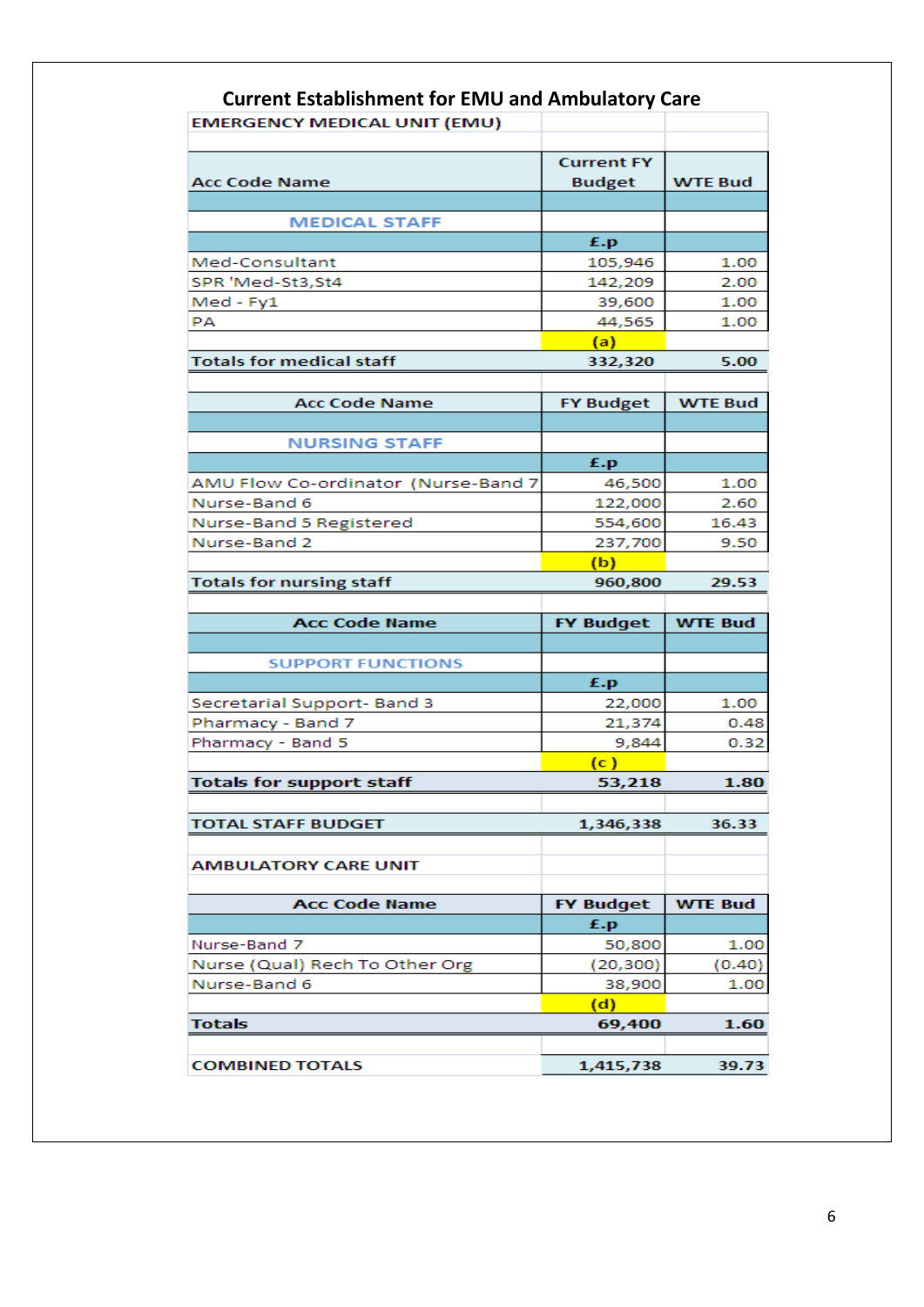| <b>Summary of Current Budgets</b> |     | £       | £         |  |
|-----------------------------------|-----|---------|-----------|--|
|                                   |     |         |           |  |
| EMU:                              |     |         |           |  |
| <b>Medical Staff</b>              | (a) | 332,320 |           |  |
| <b>Nursing Staff</b>              | (b) | 960,800 |           |  |
| <b>Support Functions</b>          | (c) | 53,218  |           |  |
|                                   |     |         | 1,346,338 |  |
| Ambulatory Care Unit              | (d) |         | 69,400    |  |
|                                   |     |         |           |  |
| <b>Combined Total</b>             |     |         | 1,415,738 |  |
|                                   |     |         |           |  |
|                                   |     |         |           |  |
|                                   |     |         |           |  |

The Trust is currently incurring an overspend in respect of both EMU and the Ambulatory Care Unit, forecast at around £148k for the 12 months to 31<sup>st</sup> March 2013. This, in part, reflects an underfunding of the Ambulatory Care Unit.

# **3. What resources are required?**

## **3 The New GEH Combined Acute Medical Unit (AMU) and Ambulatory Care Unit (ACU)**

The current 18 bedded EMU is to be extended and developed, via a reconfiguration of the existing 'Bob' and 'Dolly' wards, to a 41 bedded purpose built AMU and 8 space Ambulatory Care Unit, which will be operated as a 12 hours per day, 7-days per week, consultant led service to ensure effective consultant input following admission. The primary function will be the immediate and early specialist management of adult patients, who present with a wide range of medical conditions.

## **3.1 The Acute Medical Unit**

The AMU will admit patients for a short period for acute treatment and/or observation, where the estimated length of stay is less than 48 hours (to a maximum of 72 hours). Patients who require admission for longer than 72 hours will be moved from the AMU to a dedicated in-patient bed on a specialist ward.

Patients presenting to the AMU will be seen by a senior doctor, either a consultant, a senior registrar or a specialist registrar, who will have access to diagnostic and other treatment facilities, for example ambulatory care pathways and who will decide is admission is necessary. *(Figure 2 below relates.)*

Along with referrals from the emergency department, patients may also be referred from primary care via a GP/ community interface.

Out of Hours, medical patients will be managed by the on-call Medical Team in the 24 hour Emergency Department.

The unit will employ 'best practice' pathways for emergency care which are aligned to RCP toolkits and national principles.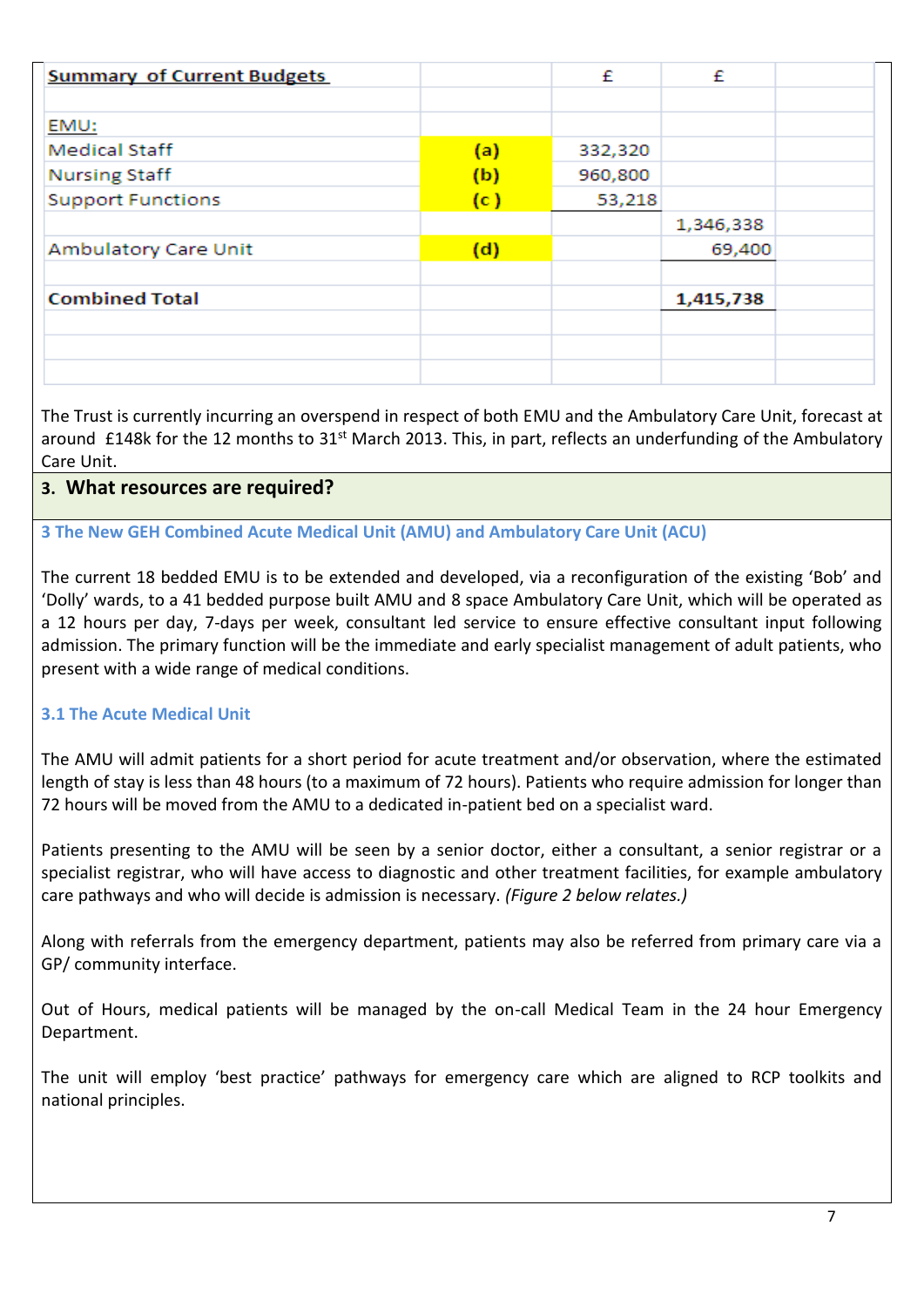

# **Consultant Led Service**

A revised model of care is proposed which will focus on a 'pull' model of care based on a ward management system, whereby patients will be admitted to the AMU prior to assessment and subsequently transferred to the appropriate specialist ward in line with their medical requirements.

The proposed speciality wards are as follows:

- Stroke
- Frail elderly;
- Respiratory;
- Cardiology
- Gastroenterology; and
- Haematology, Diabetes and Oncology

The speciality wards, which will operate under a process of flow and continuity, will 'pull' appropriate patients, requiring longer stays, to the ward as beds become available, to ensure compliance with the 'Right patient, Right Bed' philosophy and continuity of care will be provided through a named consultant lead.

# **3.2 The Ambulatory Care Unit**

The success of the Ambulatory Care service at the Trust and the subsequent increase in demand has resulted in a requirement for a larger unit and the requirement to extend the service to include further care pathways.

The recent review undertaken by Sir Bruce Keogh reported that the "*Ambulatory care area is very small and appeared to the panelists observing to be chaotic.* …". The team recommended the development of ambulatory care following successful implementation into a managed and properly located area.

During 2013 /2014 the following further Ambulatory Care pathways are to be developed:

- Ascites;
- Atrial Fibrillation;
- Heart Failure; and
- Anaemia.

Plans to expand the service also include:

 Extend the opening times from 5 days to 7 days, Monday to Friday 8am -9 pm and Saturday and Sunday 8am -8pm.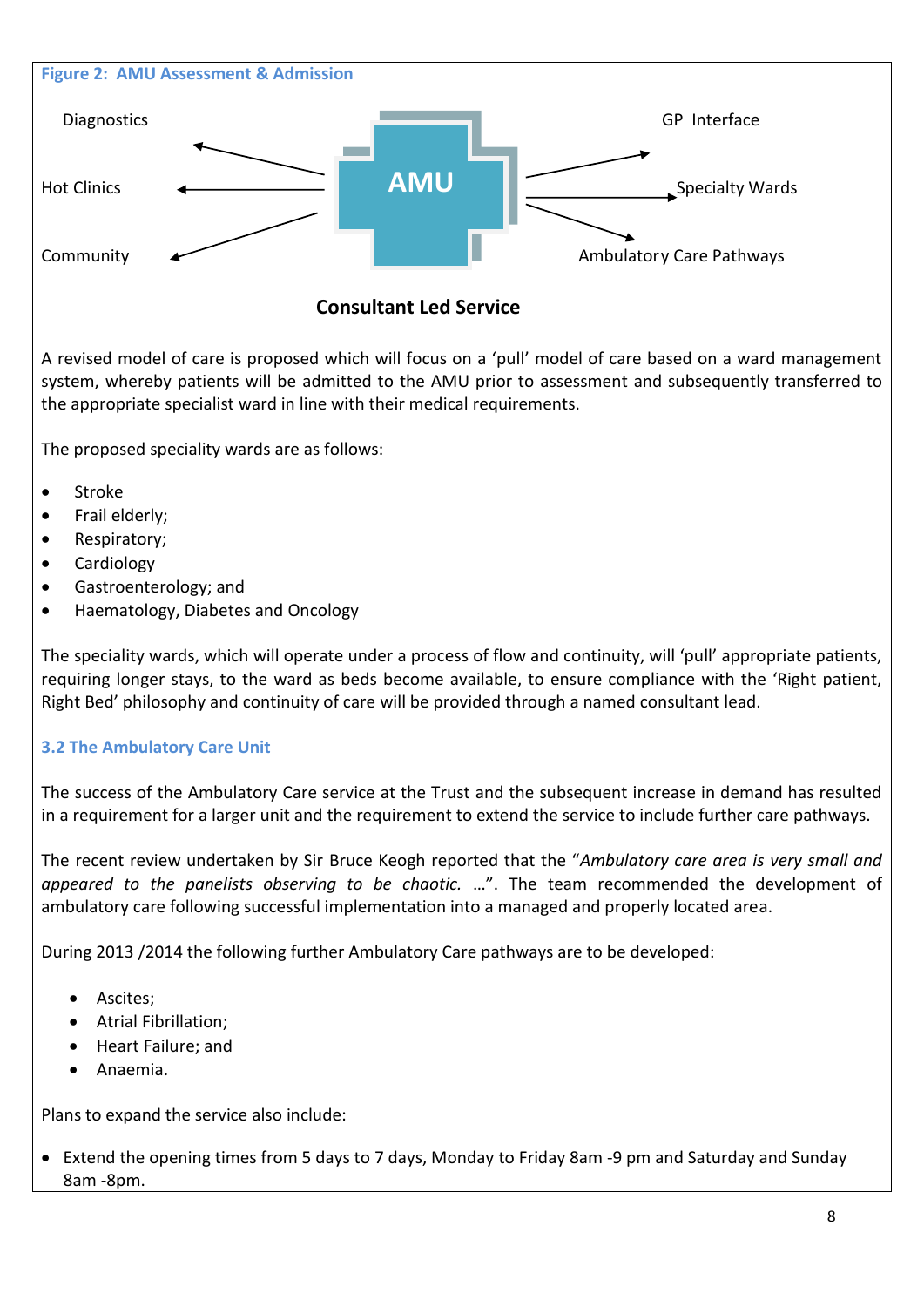- Further development of the current Tele Medicine initiative, providing advice and support to GP's provided via email and direct phone line.
- **4. Specify the difference between the current & required resource, together with the suggested solution / preferred option for securing the required resource.**
- **4.1 Two Options**

It was proposed that a ward reconfiguration should be undertaken to co-locate the new Acute Medical Unit with an expanded Ambulatory Care unit in a purpose built unit and two options for the reconfiguration of existing wards to accommodate the new unit were proposed to the Emergency Care Transformational Programme Board at the meeting held Tuesday September 3rd 2013.

**Option 1** involved the reconfiguration of the existing Felix stroke ward and the current Emergency Medical Unit (EMU) to accommodate the new AMU and ACU. Whilst *Option 2* involved the reconfiguration of the existing 'Bob' and 'Dolly' wards.

**Option 2** was agreed by the Board and as detailed at 3 above, the current 18 bedded EMU is to be extended and developed, via a reconfiguration of the existing 'Bob' and 'Dolly' wards, to a 41 bedded purpose built AMU and 8 space Ambulatory Care Unit, which will be open 24/7 and operated as a 12 hours per day, 7-days per week, consultant led service to ensure effective consultant input following admission.

*Note: The reasons for the choice of option are discussed in further detail at 5.b below.*

## **4.2 Additional Resources Required**

The development of the new purpose built AMU and ACU requires both additional capital and revenue funding.

# **Capital:**

The capital costs in respect of the redesign and adaptation of the existing Bob and Dolly wards to accommodate the new AMU and ACU are estimated at £360k plus vat and although equipment from the existing wards will be utilised where possible, some additional equipment will also be required, which is estimated at approx. £50k.

Work on the development commenced on the Monday 7<sup>th</sup> October 2013 and is due for completion on Monday 16th December 2013.

## **Revenue:**

The development requires additional acute physicians, nursing staff, a nurse practitioner role and clinical nurse consultant role, as well as increased input from other key team members. For example Pharmacy, physiotherapy and Occupational Therapy.

The increased staffing establishment and associated budget costs are detailed in the table below and include anticipated premium costs for agency Consultants and some junior doctor posts until the vacancies are filled.

Existing budgets, together with budgets associated with transferred posts, will be transferred to the new development.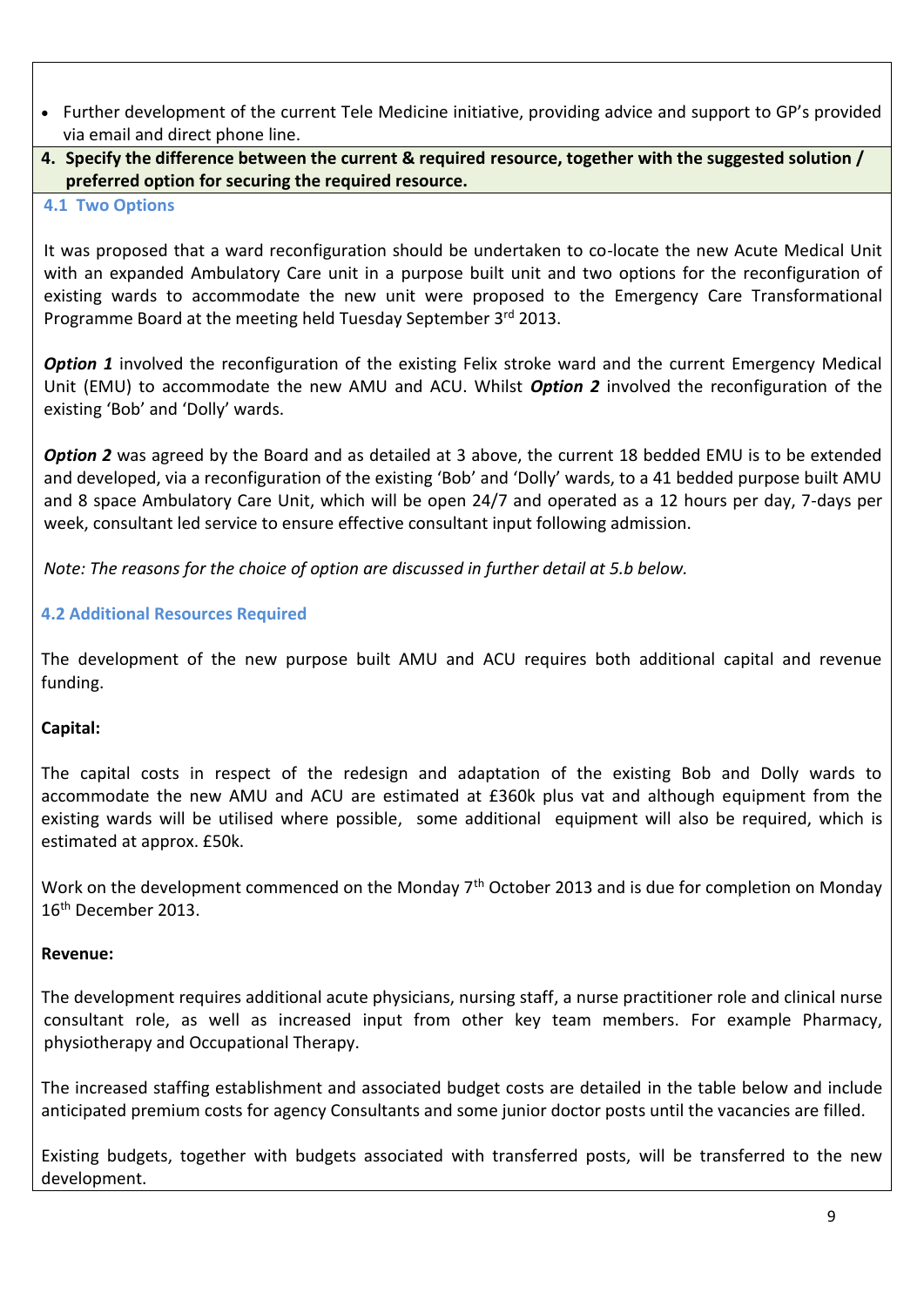**Financial Summary of additional requirements:**

|                                                  | <b>Financial Summary</b> |           |           |
|--------------------------------------------------|--------------------------|-----------|-----------|
| <b>New Combined AMU and Ambulatory Care Unit</b> |                          |           |           |
|                                                  |                          |           |           |
| <b>Required Staffing Budget</b>                  | £                        | £         | £         |
|                                                  |                          |           |           |
| <b>AMU Medical Staff</b>                         |                          | 2,224,046 |           |
| <b>AMU Nursing Staff</b>                         |                          | 2,226,908 |           |
| <b>Support Functions</b>                         |                          | 323,579   |           |
| Ambulatory Care Unit                             |                          | 255,005   |           |
| <b>Total Staffing Budget Requirement</b>         |                          |           | 5,029,538 |
| <b>Budget Currently Available</b>                |                          |           |           |
| <b>EMU Medical Staff</b>                         | 332,320                  |           |           |
| <b>EMU Nursing Staff</b>                         | 960,800                  |           |           |
| <b>EMU Support Functions</b>                     | 53,218                   |           |           |
|                                                  |                          | 1,346,338 |           |
| Ambulatory Care Unit                             |                          | 69,400    |           |
| Budgets transferred re substantive posts         |                          | 496,760   |           |
|                                                  |                          |           | 1,912,498 |
| <b>Staffing Budget Increase Required</b>         |                          |           | 3,117,040 |
| plus                                             |                          |           |           |
| Non Pay budget adjustment                        |                          |           | 174,000   |
| <b>Total Budget Increase</b>                     |                          |           | 3,291,040 |

### **Notes:**

- The total budget increase for the development is estimated at £3.3 million as summarised above. (Full details of the required staffing budget can be found in the table below);
- The existing EMU and Ambulatory Care units are currently overspending, which is forecast at around £148k for the period to 31st March 2013. This in part, reflects an underfunding of the existing Ambulatory Care unit;
- Although the reconfiguration of the two medical wards, Bob and Dolly, reduced the bed base by 20 beds,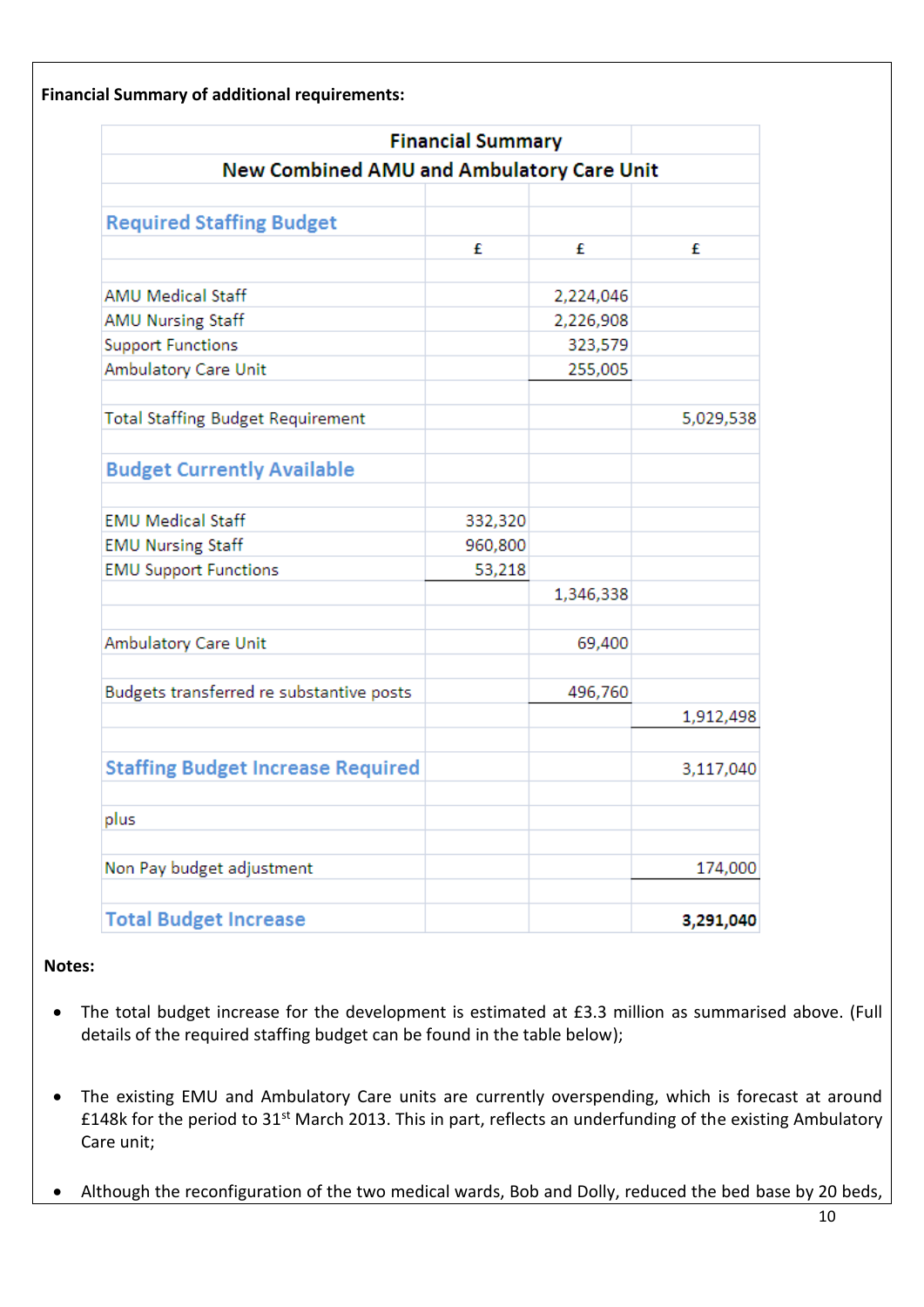this did not release any savings due to amendments to nursing acuity.

# **Requirements for New combined Acute Medical Unit and Ambulatory Care Unit**

| <b>Acc Code Name</b>                                                          | <b>New Unit WTE (Inc.</b><br><b>Relief</b> ) | <b>New Unit</b><br><b>Forecast Budget</b>       |
|-------------------------------------------------------------------------------|----------------------------------------------|-------------------------------------------------|
|                                                                               |                                              |                                                 |
| <b>MEDICAL STAFF</b>                                                          |                                              |                                                 |
|                                                                               |                                              | £.p                                             |
| Med-Consultant                                                                | 6.02                                         | 1,271,362                                       |
| SPR 'Med-St3,St4                                                              | 3.78                                         | 343,903                                         |
| SHO - FY2                                                                     | 5.05                                         | 309,542                                         |
| Med - Fy1                                                                     | 3.78                                         | 191,529                                         |
| PA                                                                            | 2.41                                         | 107,710                                         |
| <b>Totals for medical staff</b>                                               | 21.04                                        | 2,224,046                                       |
|                                                                               |                                              |                                                 |
| <b>Acc Code Name</b>                                                          | <b>New Unit WTE (Inc.</b><br><b>Relief</b> ) | <b>New Unit</b><br><b>Forecast Budget</b>       |
|                                                                               |                                              |                                                 |
| <b>NURSING STAFF</b>                                                          |                                              | £.p                                             |
| AMU Nurse Consultant - 8b                                                     | 1.20                                         | 63,226                                          |
|                                                                               | 1.20                                         | 45,415                                          |
| AMU Flow Co-ordinator (Nurse-Band 7)<br>Nurse-Band 6                          | 6.36                                         | 270,177                                         |
|                                                                               |                                              |                                                 |
| Nurse-Band 5 Registered                                                       | 36.31                                        | 1,314,494                                       |
| Nurse-Band 2                                                                  | 20.52                                        | 533,596                                         |
| <b>Totals for nursing staff</b>                                               | 65.59                                        | 2,226,908                                       |
|                                                                               |                                              |                                                 |
|                                                                               | <b>New Unit WTE (Inc.</b>                    | <b>New Unit</b>                                 |
| <b>Acc Code Name</b>                                                          | <b>Relief</b> )                              | <b>Forecast Budget</b>                          |
|                                                                               |                                              |                                                 |
| <b>SUPPORT FUNCTIONS</b>                                                      |                                              | £.p                                             |
| A&C Support - Band 3                                                          | 2.01                                         | 50,404                                          |
| Secretarial Support-Band 3                                                    |                                              |                                                 |
|                                                                               |                                              |                                                 |
|                                                                               | 2.41                                         | 44,538                                          |
| Physiotherapist - Band 6                                                      | 1.20                                         |                                                 |
| Occupational Therapist - Band 5                                               | 1.20                                         |                                                 |
|                                                                               | 1.69                                         |                                                 |
|                                                                               | 1.65                                         |                                                 |
| Pharmacy - Band 7<br>Pharmacy - Band 5<br><b>Totals for support functions</b> | 10.16                                        | 45,791<br>36,660<br>87,370<br>58,816<br>323,579 |
|                                                                               |                                              |                                                 |
| <b>Totals AMU</b>                                                             | 96.80                                        | 4,774,533                                       |
| <b>AMBULATORY CARE UNIT</b>                                                   |                                              |                                                 |
| <b>Acc Code Name</b>                                                          | <b>New Unit WTE (Inc.</b><br><b>Relief</b> ) | <b>New Unit</b><br><b>Forecast Budget</b>       |
|                                                                               |                                              | £.p                                             |
|                                                                               | 1.00                                         |                                                 |
|                                                                               | 1.44                                         | 45,415<br>61,404                                |
| Nurse-Band 7<br>Nurse-Band 6<br>Nurse-Band 5                                  | 4.09                                         |                                                 |
|                                                                               |                                              | 148,186                                         |
| <b>Totals for Ambulatory Care</b>                                             | 6.53                                         | 255,005                                         |

**5. (a) Advise of the steps taken to examine the possibility of providing the required resource from within**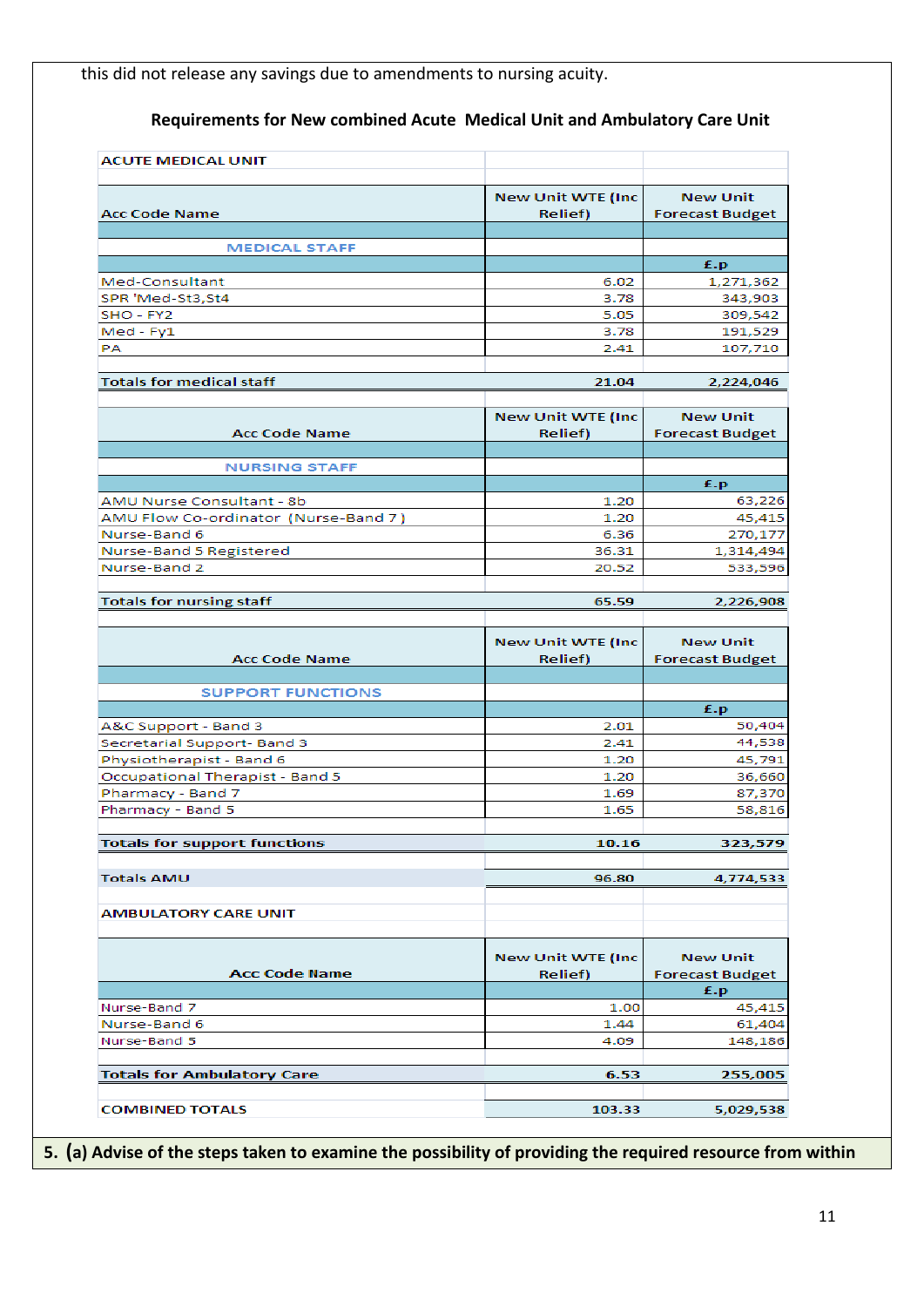**the current provision by utilising the current resource more effectively.**

### **(b) Advise of any other options that have been considered and why they have been dismissed.**

- (a)
	- Currently there is a lack of capacity within the consultant body and over stretching the resource would only compromise other specialities;
	- The current Ambulatory Care budget is not sufficiently resourced to accommodate the required service developments;
	- There is a lack of physical space within the current Ambulatory Care Unit, as identified by the Keogh review and a lack of space within the current Emergency Care Unit to accommodate the required expansion.
- (b)
	- Do nothing e.g. maintain the current service is not an option. It is felt that the Trust will only improve its current mortality indices by undertaking this development and providing a combined AMU and ACU;
	- A further ward reconfiguration option, (option 1) was considered on the site of the existing Felix and EMU wards. However, this was dismissed in favour of option 2 (on the site of the existing Bob and Dolly wards)for the following reasons:
		- With option 1 the AMU would be spread over two separate areas. Whilst, with option 2, the AMU and ACT operate as one complete unit, acting as a hub for all acute medical care within the hospital and improving patient flow;
		- Option 1 provides for a smaller unit for ambulatory care and is therefore not appropriate;
		- As one unit, option 2 provides for easier management of staff;
		- The layout of option 1 required transit through ambulatory care to access the Acute Medical Unit and therefore raised implications for infection control;
		- Option 2 includes the availability of more side rooms for patient isolation and the ability to segregate areas of the combined unit, if required, for infection control; as opposed to option 1 where segregation was not possible and an infection would therefore close the whole unit.

## **6. What are the anticipated benefits (both financial and non-financial) of implementing this business case?**

The combined Acute Medical units and Ambulatory Care unit offers many benefits, including:

- Significant reduction in length of stay as many patients who would have traditionally been admitted to a medical ward for greater than 5 days will be fully assessed , treated and sent home safely within 48 hours from the AMU;
- Patients avoid extended waiting times as the emergency department stay is drastically reduced, or eliminated , in this model of care and they also benefit from having access to a senior clinician;
- Improves the efficiency of the admission process for unplanned patients and provides for a significant reduction in patient admissions;
- Enhancing Partnership relationships e.g. by developing the GP interface and encouraging direct referrals to the Ambulatory Care Unit and also for the patient by therefore avoiding attendance at A&E;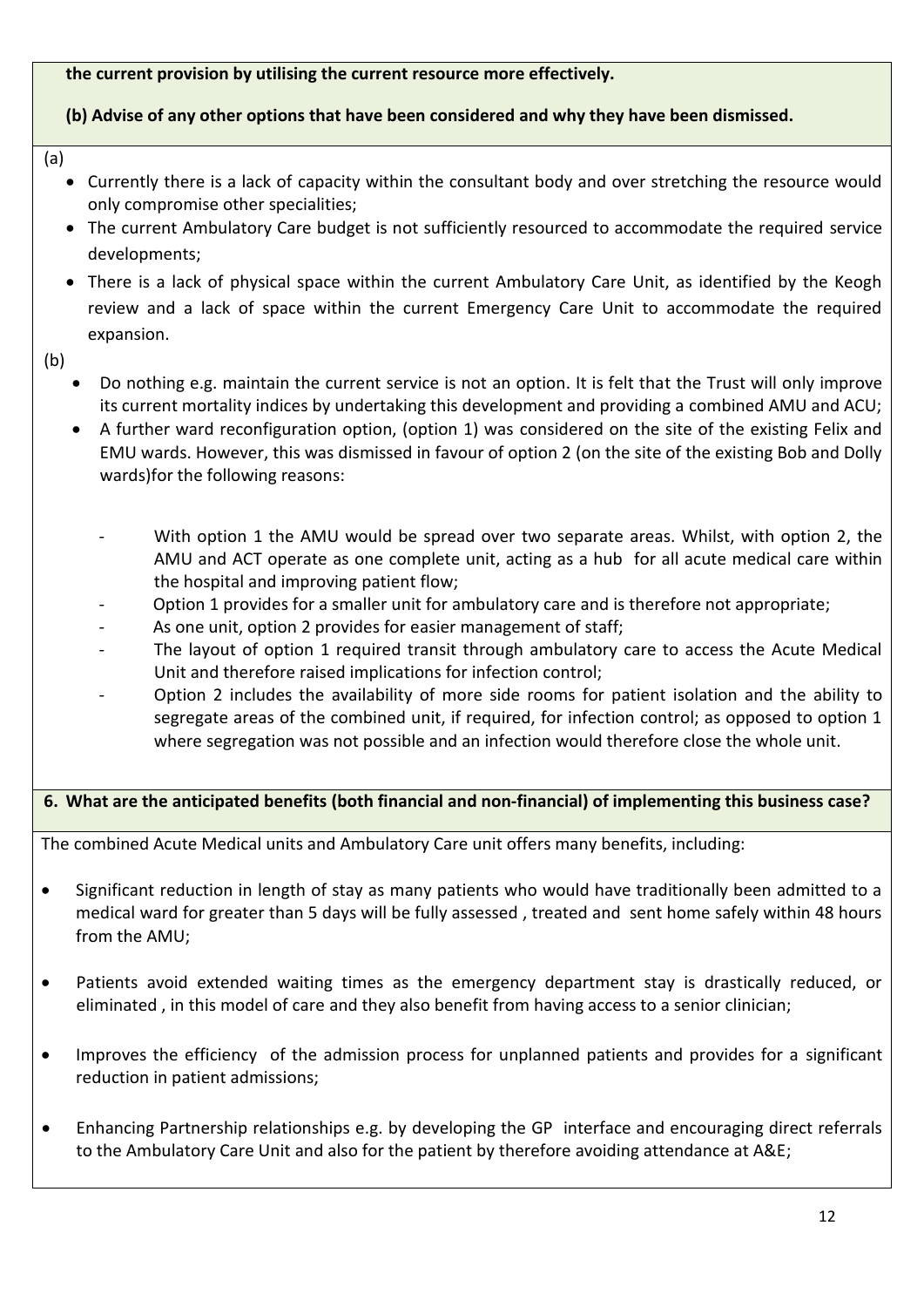- The Multi-Disciplinary Team 'patient-centred care' approach within the unit offers an improved patient care pathway with better coordination to discharge by providing a rapid diagnosis and management plan;
- Provides an opportunity to change the model of care currently provided within the Trust and significantly reduce the number of patient moves. Note: The Trust currently operates within a 'push' model of care, whereby patients who need to be admitted are transferred from the Emergency Department directly to the wards as beds become available. Management of this model of care places reliance on the 'Capacity Team' to source beds within the Trust, rather than being a ward management system. It is believed that this has contributed significantly to the failings highlighted in the review undertaken by Professor Sir Bruce Keogh, namely: "….. *Wards appeared to contain patients with a wide range of illnesses whilst consultants were ward based and patient moves were not uncommon……."*
- The purpose built unit includes the separation of areas to contain the spread of infection and minimise the risk of whole ward closure as infected areas can be isolated.
- The reduction in admissions and enhanced discharges will reduce bed shortages and assist with achieving performance targets for both 4 hours and Stroke whilst also contributing to reducing cancellations in elective activity due to bed shortages;
- The extension of Ambulatory Care also provides for a reduction in patient admissions and length of stay; and
- The enhancement of the Tele Medicine service assists with delivery of one of the Trust's High Impact Innovation CQUINs, whilst also attracting 'best practice' payments.

## **7. How will these benefits be measured (KPI's)?**

By audit of activity and outcome to determine:

- The numbers of patients coded to Ambulatory Care increases on a pre-determined trajectory;
- Reduced occupied bed days:
- No of admission avoidances;
- Reduction in patient bed moves;
- Positive qualitative feedback from patients;
- Reduction in number of complaints;
- Impact on Mortality statistics;
- Increase in discharge rate;
- Early discharges;
- Initiation of early assessment and treatment to enhance clinical outcome, including sepsis bundle, falls and pressure sores;
- Impact on number of acute bed closures due to infection;
- Improvement in friends and family test.

## **8. What are the risks, if any, from NOT proceeding with this business case?**

- Lost opportunity to develop the Trust's acute services and the potential to experience further issues with capacity and flow due to the growing elderly population;
- Inability to meet the Trust's strategic objectives by failing to provide local high quality care, failing to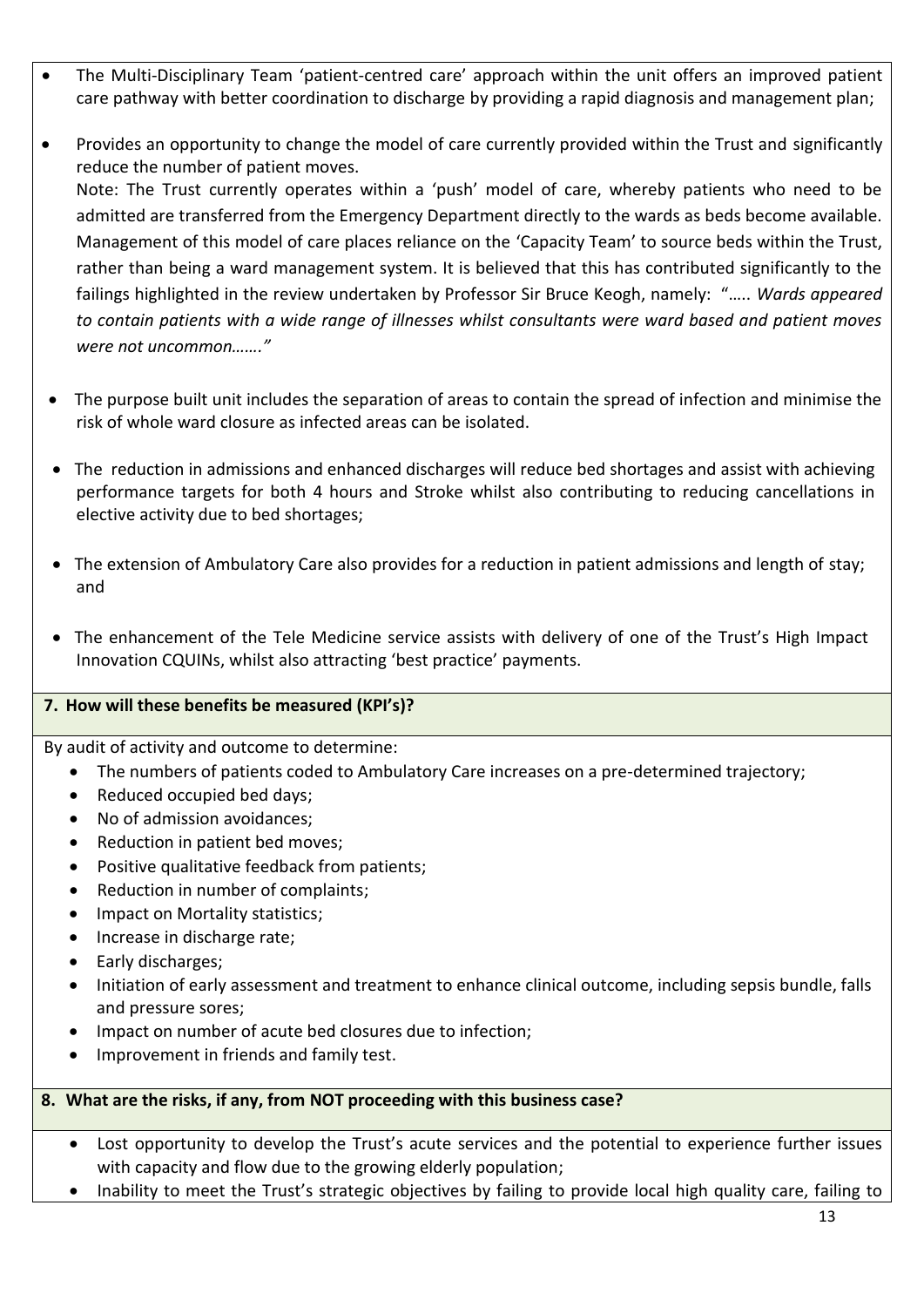enhance the patient experience, and by not reaching all agreed targets;

- Lost opportunity to significantly impact and reduce the Trust's mortality indices.
- Potential for damage to Trust reputation as a result of not responding to recommendations from the Keogh review;
- Inability to meet Commissioner expectations for delivery of care in line with Commissioning Intentions;
- Inability to react to the increase in demand for Ambulatory Care;
- Lost opportunity to reducing length of stay;
- Lost opportunity to reduce bed moves and ensure that patients are transferred to the 'right bed, first time'; and
- Increased potential for the occurrence of avoidable hospital admissions.

**9. What are the risks, if any, from proceeding with this business case and how is it proposed that these risks will be mitigated?**

- Failure to secure capital funding for building works and additional equipment:
	- $\circ$  This risk has been mitigated by the early identification of capital funding via the Capital Management Group.
- Delay in Estates refurbishment:
	- $\circ$  Work has already commenced on the new unit, with effect from Monday 13<sup>th</sup> October 2013.
- Failure to recruit additional acute physicians:
	- $\circ$  The recruitment process has already commenced and the business case includes a provision for the initial costs incurred via premium agency consultant rates.
- Delay in recruiting additional nursing staff:
	- o Early submission of SAF Forms and recruitment of staff.
- Failure to gain support from the Commissioners:
	- $\circ$  The Commissioners are members of the Emergency Care Transformation Board and the development is aligned to the Commissioner's intentions and health priorities.

*Strategy, Governance & Compliance*

**10.How does this case link to the Trust's Strategic Objectives, the Core Values or Departmental Objectives?**

### **Strategic Objectives:**

*(a) Constantly deliver safe high quality care and* 

*(b) Enhance Patient Experience by providing local care tailored to the individual needs of the patient.*

*The proposed business case will:*

- *Enhance patient experience by providing local care tailored to individual patient needs;*
- *Ensure that patients receive best quality local care, which is based on best practice and national benchmarks;*
- *Improve patient choice;*
- *Have a positive effect on reducing mortality rates within the patient group;*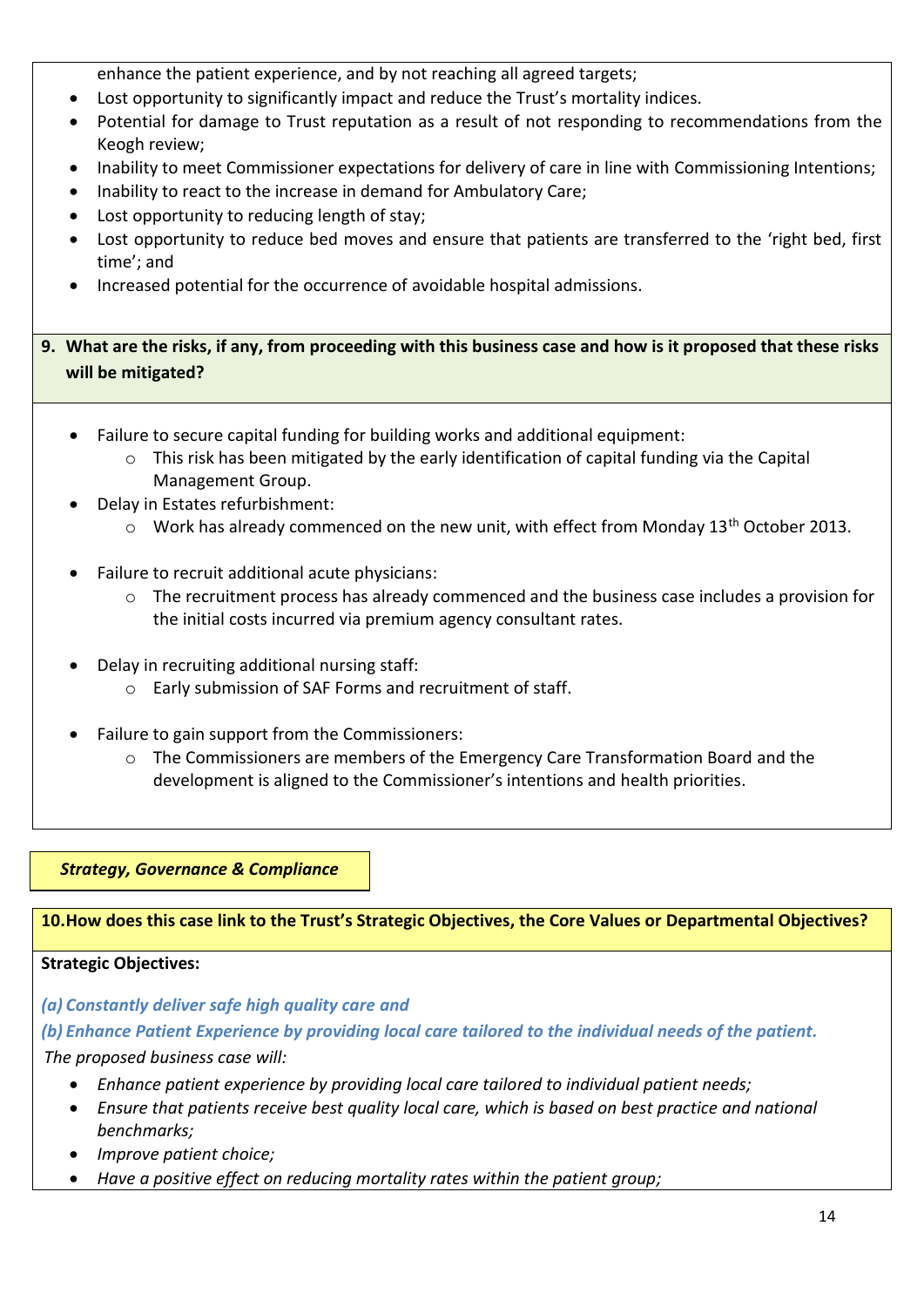- *Reduce the number of steps in the patient care pathway;*
- *Enable patients to avoid hospital admission where possible and also reduce length of stay by the provision of specialist Consultant support, together with the expansion of the Ambulatory care unit; and*
- *Reduce bed moves.*

*(c )Develop Partnership Arrangements.*

*The proposed business case will:*

*Develop partnership arrangements and promote links with GP' primary care and secondary care.*

*(d) Empower, develop and Support Staff to provide high quality services.*

*The proposed business case will:*

- Enhance the skills and knowledge of all staff; and
- Help to improve staff motivation to deliver high quality services.

## **Core Value Pledges:**

The business case supports the following core value pledges:

- eXcellence in all that we do:
- Expect respect and dignity; and
- Local healthcare that inspires confidence.

## **Divisional Objectives:**

The business case is aligned to General Divisional Objectives No 1 and 2, applicable for both division A and B, to improve the provision of safe emergency care.

# **11.If the business case relates to a medical / clinical provision, what assurance can be provided that we have the skills required to provide the additional provision safely and within any applicable national guidelines?**

The business case is based on the development and extension of the existing Emergency Care Unit and Ambulatory Care unit which requires the skills of specialist Acute Physicians.

The business case also includes the provision of additional consultants, together with a nurse Practitioner and Clinical Nurse Consultant as well as increased input from other key team members.

The unit will employ 'best practice' pathways for emergency care which are aligned to RCP toolkits and national principles.

| 12. Does the proposal involve a partnership working with an external body? | $No: \frac{X}{A}$ |  |
|----------------------------------------------------------------------------|-------------------|--|
|                                                                            |                   |  |

N/A If Yes :-

(a) **Please provide details of the external body concerned.**

- (b) **Please confirm that confirmation of 'Agreement in Principle' has been obtained in writing (by letter or email).**
- (c) **Advise how costs, risks & benefits will be shared.**

|  |  |  |  | 13. Does the business case require Commissioner Support? |  |
|--|--|--|--|----------------------------------------------------------|--|
|--|--|--|--|----------------------------------------------------------|--|

Yes X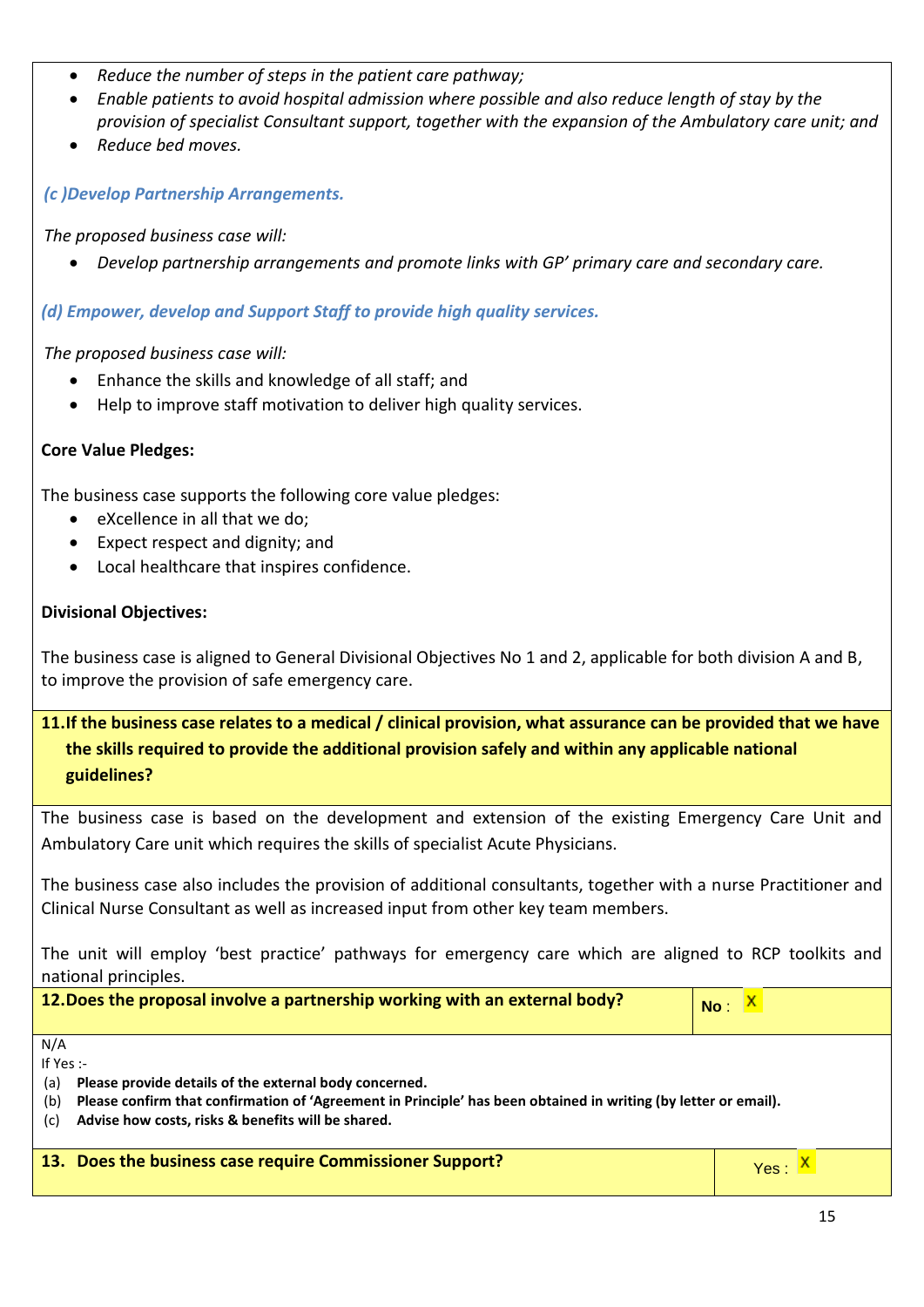## **(a) Provide details of any discussions held with the Commissioners?**

Representatives from Warwickshire North CCG and the Arden Commissioning Support Unit form part of the membership of the Emergency Care Transformational Programme Board which has been established to oversee the delivery of improvement, expansion and culture change in the areas highlighted in the Keogh report. The extension and development of the Acute Medical Unit and Ambulatory Care Unit is one of the key associated work streams subsequently formed, to focus on those areas that were deemed as requiring immediate and urgent attention.

## **(b) Does the business case fit with Commissioner Intentions?**

The business case aligns with the Commissioners intentions as detailed in thins Warwickshire North Clinical Commissioning Group , Commissioning Intentions 2013 / 2014, (September 2013), in particular:

- Section 2 of the Commissioning Intentions guide advises: '……*A key requirement of providers this year will be for all providers to evidence the right quality of service ……We want patients and carers to experience seamless care….';*
- Section 3 of the guide, describes '….*To Deliver best practice in acute hospital care, focussing on optimising 24/7 care for the very sick and acutely ill as a first priority….'* As one of the Commissioners 5 key priorities;
- Section 4.2 of the guide refers specifically to the diagnosis and treatment of COPD which links directly with one of the Trust's Ambulatory Care pathways;
- Section 6, Commissioning principles includes:
	- *Support improvements in health outcomes;*
	- *Be clinically effective;*
	- *Be responsive to individual and population needs;*
	- *Be aiming to move more provision of care into the community or ambulatory care models to replace traditional inpatient care;* and
- Section 7.5 advised that '*WNCCG would like to commission new pathways for ambulatory patients requiring urgent assessment or treatment and expand the number of conditions which are managed under an ambulatory pathway in order to avoid admissions '.*

## **(c) Is funding required from the Commissioner?** Yes

**14.Is there a clearly identified population need? - How has it been established that the activity / demand exists to justify this Business Case?**

The Trust established a dedicated Ambulatory Care Unit (ACU) in September 2012 based in a small area within the Emergency Medical Unit (EMU), initially offering DVT and Pleural Effusion care pathways and introducing new pathways in Cellulitis, Abdominal pain , Community Acquired Pneumonia (CAP), Lower Respiratory Tract Infection (LRTI), Bronchiectasis and IV therapy, throughout the year.

The service quickly became popular, receiving referrals from local GP's and other Trust colleagues, as demonstrated by Figure 3 below, which indicates the number of patients seen each month, per Ambulatory Care pathway:

*Figure 3: Number of patients seen each month, per Ambulatory Care pathway.*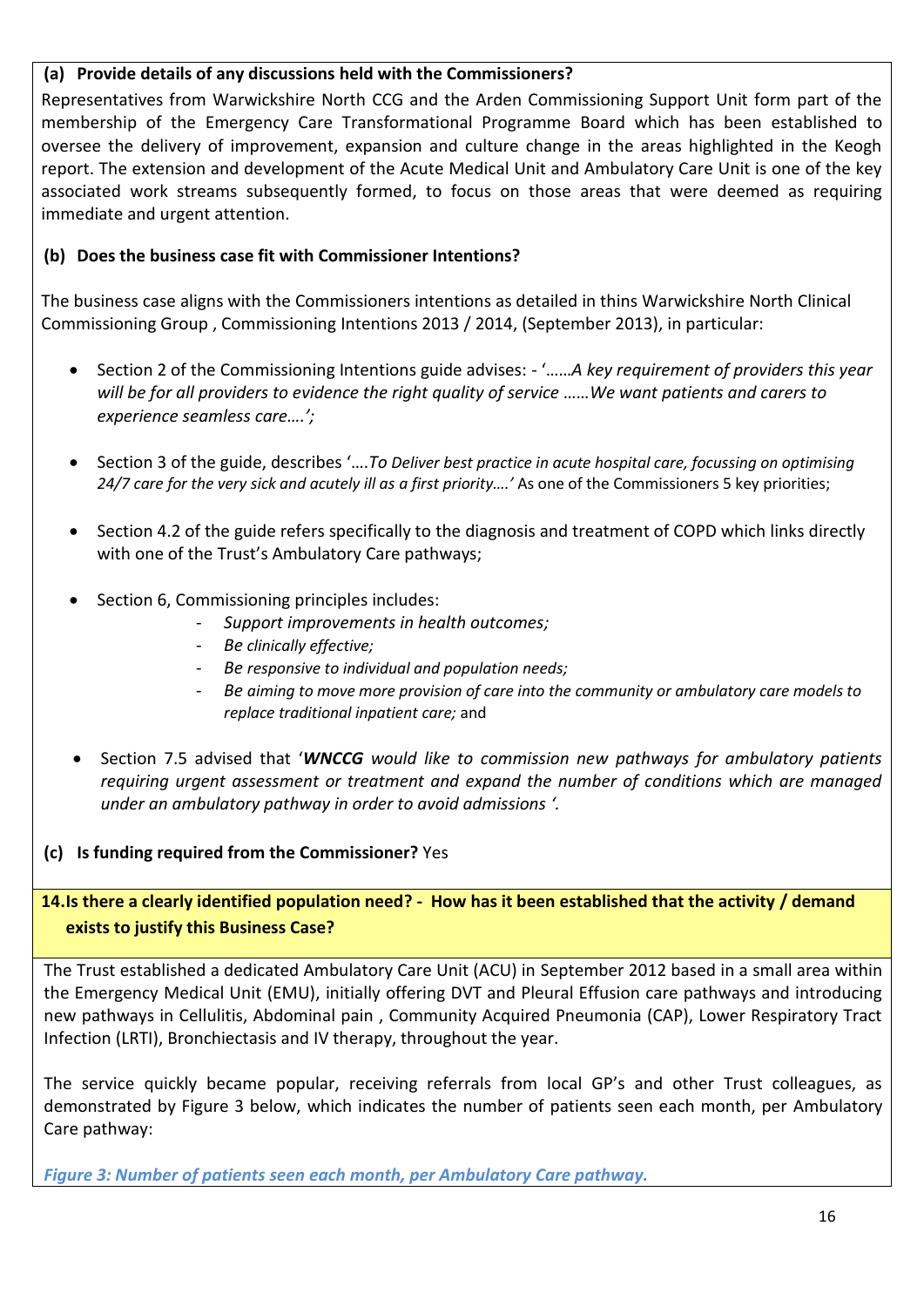

Data in respect of the Ambulatory Care unit for the 9 month period from September 2012 to May 2013 indicates that the Ambulatory Care service:

- Helped to 148 patients benefit from early discharge;
- Helped 228 patients avoid discharge;
- Provided 878 episodes of care for patients; and
- Saved an estimated 1,341 bed days;

Further Ambulatory Care pathways are planned for 2013 /14, as detailed at 3.2 above as part of the NWCCG and GEH 2013/14 CQUIN and QIPP programme and demand for the existing service is growing due to further engagement with GP's, who hold the service in high regard.

A friends and family survey undertaken with the initial 100 patients and their families resulted in 100% advising that they would recommend the service. Other comments included:

- *"A very efficient service, staff very friendly and helpful";*
- *"Considerate, kind and thoughtful";*
- *"Very pleasant and helpful";*
- *"Daily life can continue";*
- *"The staff are very obliging, kind and ready to talk things through with you in 'lay man's terms'. They're very knowledgeable in what they do".*

As the service data is only available from September 2012, it is difficult to estimate future demand with accuracy. However, using the initial DVT care pathway as a guide, there is a potential that demand the service could increase significantly, over the next twelve months, following the physical expansion of the unit and additional staffing resource, which would provide additional capacity.

**15.What are the implications, if any, on the Local Health Economy? - E.g. Primary Care / Social Services/other providers.**

The new unit will require a Multi-disciplinary team approach with Trust staff liaising closely with colleagues from community and social care.

The new combined AMU and ACU will also enhance partnership relationships by both developing the current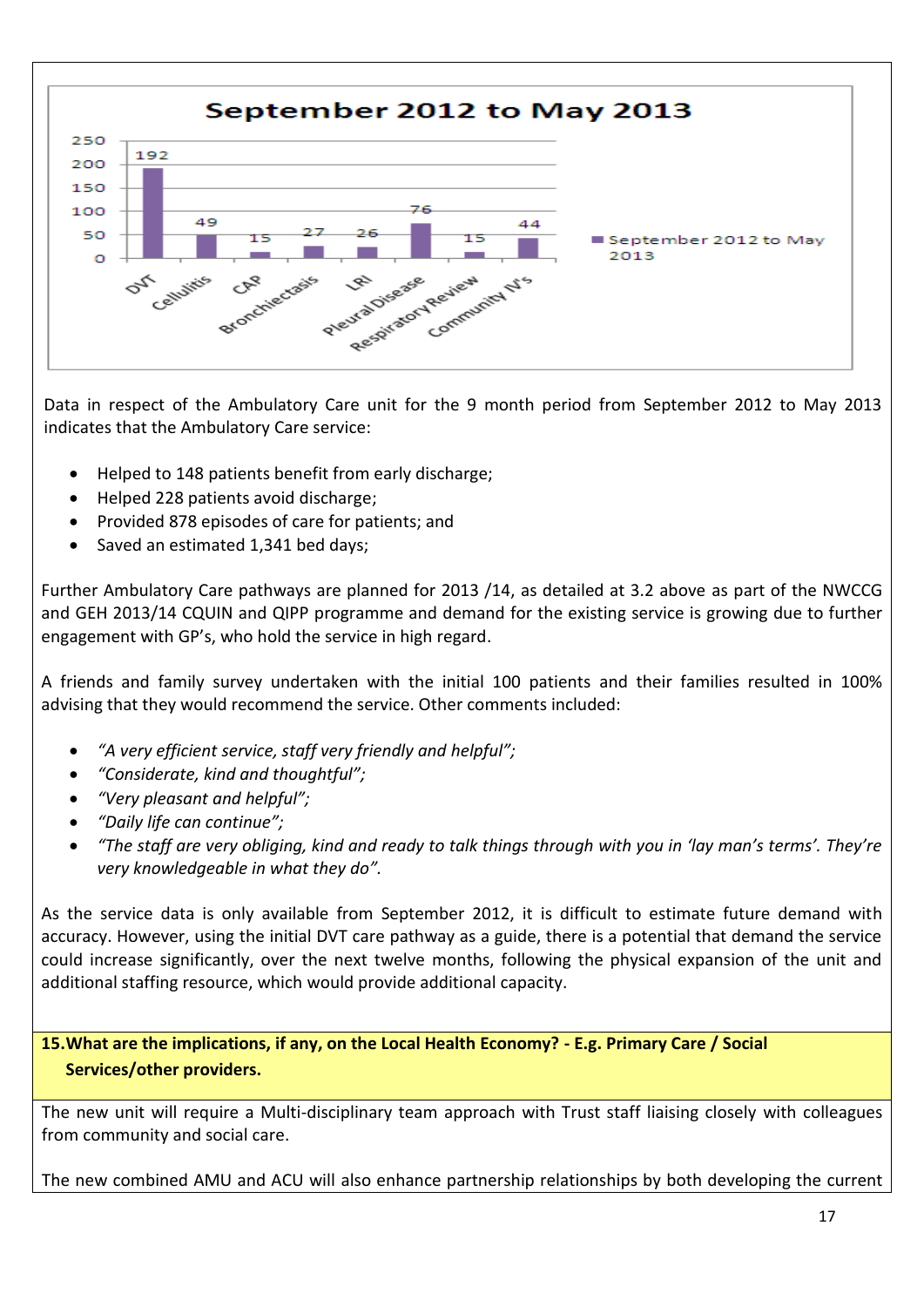GP interface, including further development of the Tele Medicine initiative which provides advice and support to GP's via email and direct phone line, whilst also encouraging direct referrals to the Ambulatory Care Unit;thereby ensuring that patients are seen quickly and treated appropriately.

The current Ambulatory Care unit is already assisting community nurses by the provision of the outreach service for IV antibiotics, as it would be un-economical for the community nurses to provide a dedicated IV service, due to the ad hoc nature of requests.

In addition, it is anticipated that the development and extension of the services provided by the Acute Medical Unit and the Ambulatory Care Unit will assist with admission avoidance, enhanced discharges and reduced length of stay which. This will subsequently reduce bed shortages and assist with achieving performance targets for both 4 hours and ambulance turnaround, thereby assisting both the Trust and colleagues in the ambulance service.

# **16.Please detail any other stakeholders that have been consulted and the outcome of the consultation. (E.g. staff side, Patient groups, MAPS, members of the public, SHA etc.)**

The membership of the Emergency Care Transformational Programme Board, established to oversee the delivery of improvement, expansion and culture change in the areas highlighted in the Keogh report, include colleagues from Social Services, Warwickshire North CCG and the Arden Commissioning Support Unit.

In addition, the membership of the task and finish group formed to focus on the development and extension of the Acute Medical Unit and Ambulatory Care Unit includes a member of the Patient Advice and Liaison Service (PALS).

# **17.Please advise if the Governance team have confirmed that the proposal is covered by the Trust's CQC registration / Insurance cover.**

The development and extension of the Acute Medical Unit and Ambulatory Care Unit is covered by the Trust's CQC registration / insurance cover.

*Capacity, Constraints & Dependencies*

| 18. Does the business case impact on any other 'Internal' departments/ Support Services?     | Yes: X     |
|----------------------------------------------------------------------------------------------|------------|
|                                                                                              | $No: \Box$ |
| If Yes $:$                                                                                   |            |
| (a) Please detail the departments / Support Services involved;                               |            |
| Direct additional support is required from :                                                 |            |
| Pharmacy;<br>$\bullet$<br>Physiotherapy; and<br>$\bullet$                                    |            |
| <b>Occupational Therapy</b>                                                                  |            |
| Also a business case in respect of endoscopy services has recently been approved to ensure   |            |
| the availability of the required diagnostic tests; and in addition, services provided by the |            |
| radiology and pathology departments, are to be enhanced as part of the review on enhancing   |            |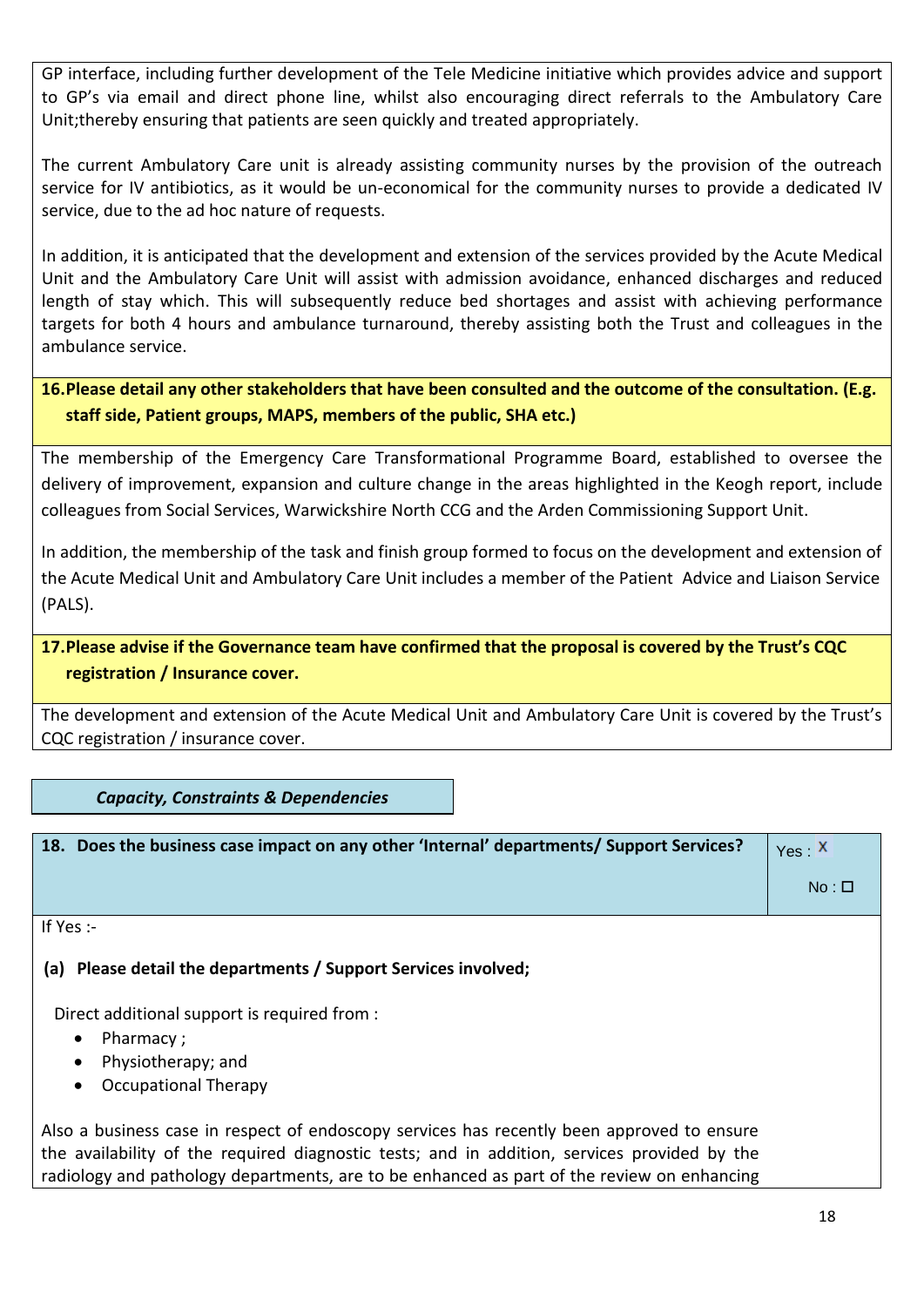the Trust's current 7-day service provision.

| <b>Speciality</b>           | <b>Implications</b>       | <b>Potential Solution</b>                                                                                                                           |
|-----------------------------|---------------------------|-----------------------------------------------------------------------------------------------------------------------------------------------------|
|                             |                           |                                                                                                                                                     |
| Pharmacy                    | Additional staff required | Included within the business case                                                                                                                   |
| Physiotherapy               | Additional staff required | Included within the business case                                                                                                                   |
| <b>Occupational Therapy</b> | Additional staff required | Included within the business case                                                                                                                   |
| Radiology Department        | Additional staff required | Linked to enhancing<br>Trust's<br>current 7-day service provision                                                                                   |
| Pathology Department        | Additional staff required | Trust's<br>Linked to enhancing<br>current 7-day service provision.<br>Note: Planned move to 24/7 shift<br>system due for implementation<br>shortly. |

## **(b) Please advise of the anticipated impact from the implementation of the business case;**

## **(c) Please advise of comments / confirm agreement by the relevant departments;**

Staff representatives from pharmacy, radiology, occupational therapy and physiotherapy are included in the membership of the task and finish groups.

# **19.Does the Trust have the capacity (staffing /accommodation/ bed spaces) to deliver the proposed development?**

**Accommodation:** The new combined Acute Medical Unit and Ambulatory Care Unit is to be accommodated on the site of the previous Bob and Dolly wards.

**Staffing:** Rota models have been completed which have informed the business case costings. The Trust's recruitment procedures have been implemented for positions where vacancies have been identified.

**Training:** Staff competencies are to be assessed and appropriate training plans produced.

**20. Please detail any additional resources that will be required as a result of implementing the business case, such as training requirements, I.T. (hardware & software implications) etc.**

#### N/A

**21.What are the constraints / dependencies, if any, associated with the business case and how can these be resolved?**

### **Constraints:**

 There are current constraints, based on the capacity of the Ambulatory Care Unit, which are addressed by the business case. However, it is anticipated that demand will be also be increased as the service becomes more successful.

### **Dependencies:**

The availability of capital to fund the conversion of the existing Bob and Dolly wards. However, the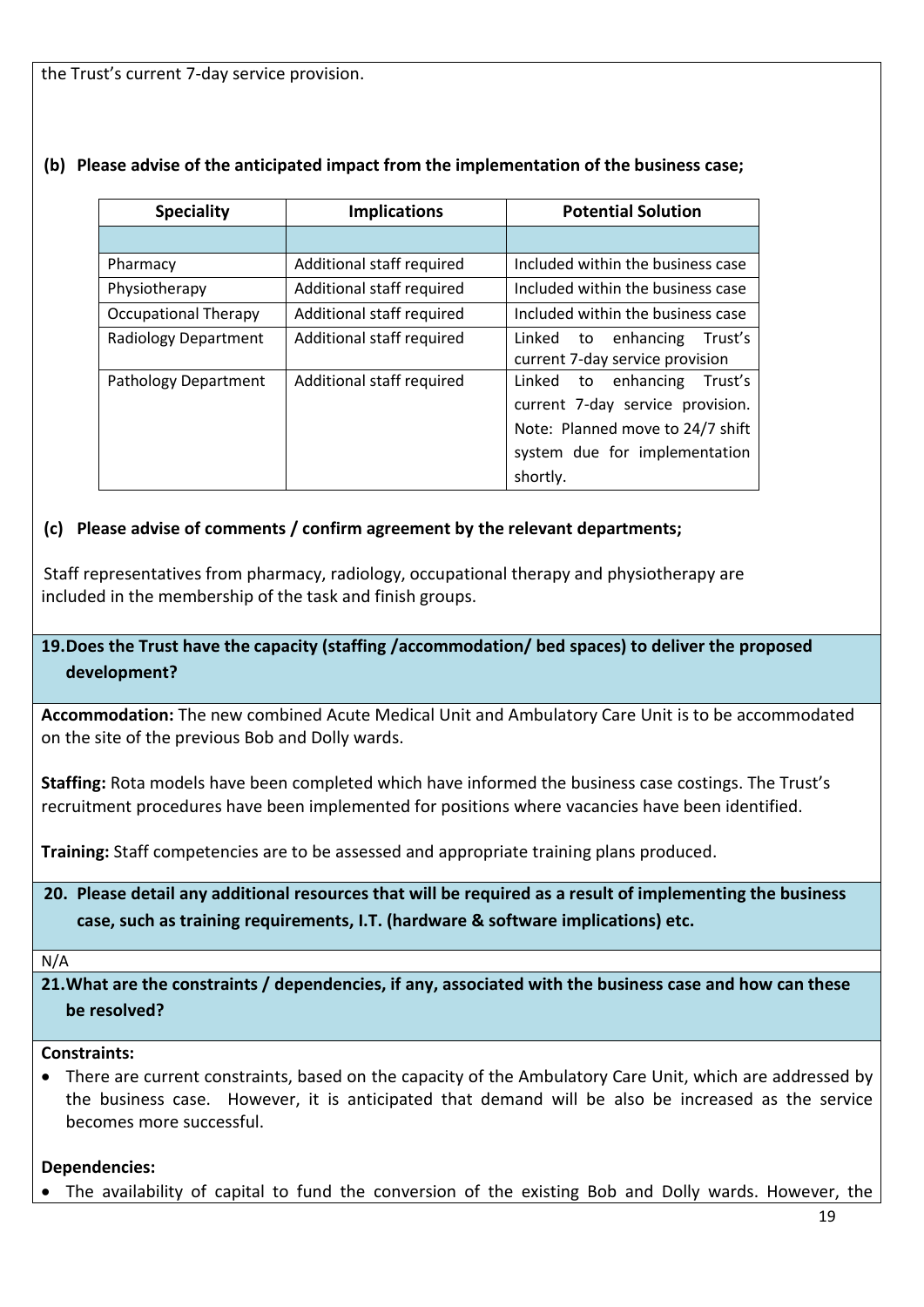development was approved at the Emergency Care Transformational Programme Board meeting held 3<sup>rd</sup> September 2013 and at the subsequent Capital Management Group Meeting. Work on Work on the development commenced on the Monday  $7<sup>th</sup>$  October 2013 and is due for completion on Monday 16<sup>th</sup> December 2013;

 The availability of revenue funding to support the development. The business case requires Commissioner Support to fund the development. However, the Commissioners are included in the membership of the Emergency Care Transformational Programme Board and along with providing for safe sustainable quality care with reduced bed moves, it is felt that the new combined unit should also be viewed as an investment with future savings anticipated from the significant reductions in patient admissions and length of stay.

*Financial Details*

*Please complete and attach Appendix 'A' before completing the summary finance table below.*

|                            |                    | <b>Recurrent Revenue</b>         | <b>Post Business</b> |
|----------------------------|--------------------|----------------------------------|----------------------|
| <b>Business Case Costs</b> | <b>Current SLR</b> | <b>Changes Per Business Case</b> | <b>Case SLR</b>      |
|                            |                    | (Full Year)                      |                      |
|                            | £                  | f                                | f                    |
| <b>REVENUE RELATED</b>     |                    |                                  |                      |
| Income                     |                    | 1,912,498                        |                      |
| (less) Total Direct Costs  |                    | (5,203,538)                      |                      |
| Contribution               |                    | (3, 291, 040)                    |                      |
|                            |                    | Please see note 27 below         |                      |
|                            |                    |                                  |                      |
|                            |                    |                                  |                      |

Notes:

(\*\*) Obtain assistance from the Finance department to obtain this figure.

If the business case involves the generation of new business for the Trust then please obtain assistance from the finance department to ensure that the Business case provides a minimum EBITDA margin of 5% and return on assets of 3%. (*This is required in order to maintain a minimum FRR of 3.)*

*EBITDA = Earnings before Interest, Tax and Depreciation are applied FRR = Financial Risk Rating used by Monitor to assess the financial performance of a Trust*

# **22. If the business case provides for a cost neutral or negative contribution please advise reasons why it should be pursued.**

Following the Keogh review it was agreed that the immediate focus for the Trust should be to achieve continuity of safe sustainable patient care 7 days per week. The business case seeks to address several of the key issues raised in the report, including reducing bed moves by ensuring that patients are transferred to the 'Right bed, first time' and expanding and developing the Ambulatory Care Unit.

Although the new combined AMU and ACU unit provide for a negative contribution the development should be viewed as an investment with savings anticipated from the significant reductions in patient admissions and length of stay. For example, Figures in respect of the Ambulatory Care unit for the 9 month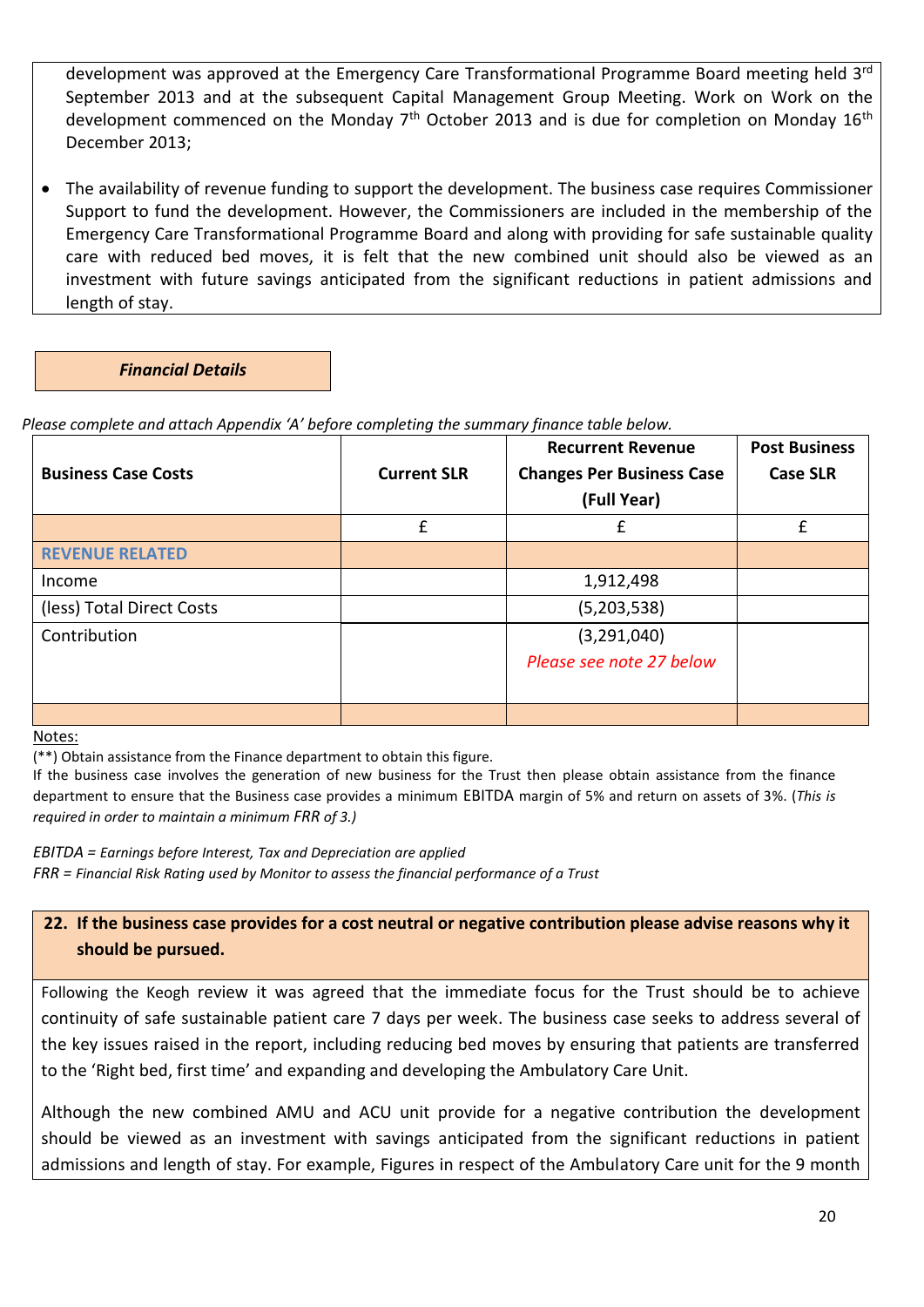period from September 2012 to May 2013 indicate:

- 148 patients benefited from early discharge
- Helped 228 patients avoid discharge
- Saved an estimated 1,341 bed days

**23. Does the proposed business case have any impact on the Trust's Cost Improvement Programme (C.I.P)? – If yes, please provide details.**

The development offers potential long term benefits from reductions in patient admissions and reduced length of stay which could potentially inform future staffing requirements.

**24. Please detail any income generation potential.**

N/A

**25. Have any financial timing issues been identified? (E.g. delay to income being received / costs being incurred or double running costs due to pilot etc.)**

The business case includes agency costs and associated premiums in respect of the consultant posts, which should be significantly reduced following the recruitment to substantive posts.

**26. Please detail any anticipated 'one off' / start up Income or Expenditure** 

Capital costs in respect of the redesign and adaptation of the existing Bob and Dolly wards to accommodate the new AMU and ACU are estimated at £360k plus vat.

Equipment from the existing wards will be utilised where possible. However, some additional equipment will be required for the new unit , which is estimated at approx. £50k

## **27. Funding:**

**Please advise:**

**(a) Potential Sources of funding ( e.g. Contract, Tariff Income, Virement from existing Budget) (b) How certain is the funding believed to be?**

Outline Funding Sources ( Further details included in financial section):

(a) Transfer of budgets from the current EMU and Ambulatory Care budgets £1,362,520

- (b) Transfer of current support budgets £53,218
- (c) Transfer of budget from posts transferring to the new unit from other areas (e.g. diabetes) £496,760

Note: The total budget increase in respect of the new development is estimated at £3,291,040. However, the Trust is currently incurring additional expenditure in respect of the existing units at around £148k. Therefore the additional cost of the project is estimated at £3,143,040 per annum, £1.3m for the period to 31st March 2014

*Important Note: The estimated increase does NOT reflect any potential 'run rate' adjustments in respect of any current nursing staff acuity overspends nor any adjustments in respect of the reduction of beds for Bob and Dolly from 28 beds to 18 beds per ward.*